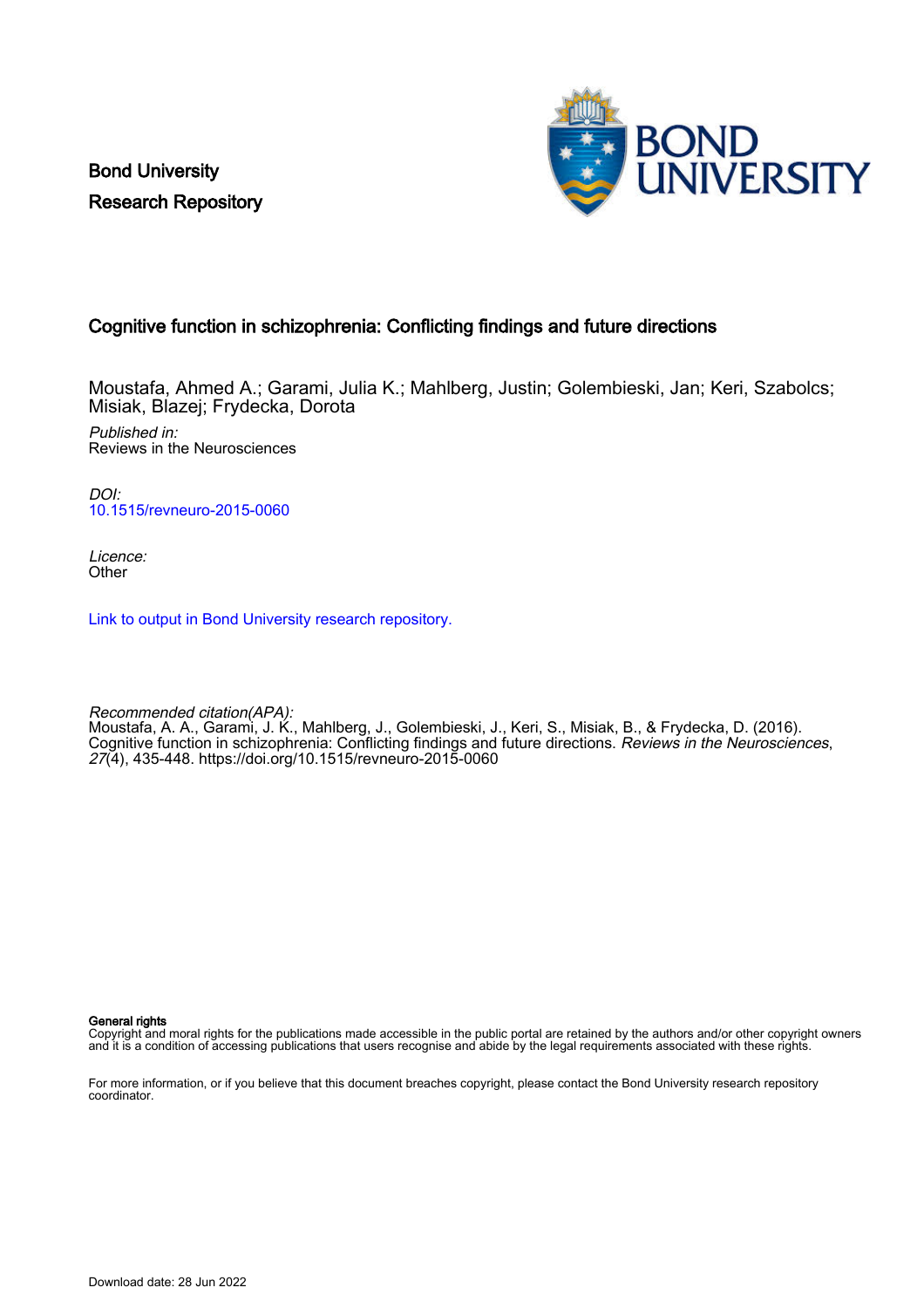Ahmed A. Moustafa\*, Julia K. Garami, Justin Mahlberg, Jan Golembieski, Szabolcs Keri, BlaŻej Misiak and Dorota Frydecka

# **Cognitive function in schizophrenia: conflicting findings and future directions**

DOI 10.1515/revneuro-2015-0060 Received October 25, 2015; accepted November 16, 2015

#### **Abstract**

**Introduction:** Schizophrenia is a severe mental disorder with multiple psychopathological domains being affected. Several lines of evidence indicate that cognitive impairment serves as the key component of schizophrenia psychopathology. Although there have been a multitude of cognitive studies in schizophrenia, there are many conflicting results. We reasoned that this could be due to individual differences among the patients (i.e. variation in the severity of positive vs. negative symptoms), different task designs, and/or the administration of different antipsychotics.

**Methods:** We thus review existing data concentrating on these dimensions, specifically in relation to dopamine function. We focus on most commonly used cognitive domains: learning, working memory, and attention.

**Results:** We found that the type of cognitive domain under investigation, medication state and type, and severity of positive and negative symptoms can explain the conflicting results in the literature.

Clinic of Psychiatry, Wroclaw 50367, Poland

**Conclusions:** This review points to future studies investigating individual differences among schizophrenia patients in order to reveal the exact relationship between cognitive function, clinical features, and antipsychotic treatment.

**Keywords:** attention; cognition; dopamine; learning; schizophrenia; working memory.

### **Introduction**

### **Schizophrenia: positive and negative symptoms**

Schizophrenia is a psychiatric disorder that can involve both positive symptoms (such as delusions and hallucinations) and negative symptoms (such as apathy, avolition, and social withdrawal). In addition to psychiatric dysfunction, most schizophrenia patients have cognitive impairments (Cohen et al., 1999; Abi-Dargham et al., 2002). The cause of these symptoms has been, in part, attributed to a dysregulation of dopaminergic signaling (Meisenzahl et al., 2007). Due to the heterogeneous nature of the disorder (Carlsson et al., 2001), schizophrenia may indeed be a dysfunction of multiple neural systems, varying among individuals. This paper focuses on dopaminergic dysfunction in an effort to provide a clear illustration of the main confounding elements that currently limit our understanding of the cognitive deficits experienced by patients with schizophrenia.

Over the last few years, several studies have shown that the nature of the cognitive impairment in schizophrenia depends on the degree to which negative symptoms are present, that is, whether the patients are of the deficit or nondeficit subtype (Farkas et al., 2008; Polgar et al., 2008; Somlai et al., 2011). For example, neuropsychological studies have shown that negative symptoms in schizophrenia are correlated with performance in frontostriatal-based tasks, such as probabilistic category learning (Farkas et al., 2008; Keri, 2008; Polgar et al., 2010). Importantly, many conflicting results obtained previously in the field may

**<sup>\*</sup>Corresponding author: Ahmed A. Moustafa,** School of Social Sciences and Psychology, University of Western Sydney, Sydney, New South Wales 2751, Australia; and Marcs Institute for Brain and Behaviour, University of Western Sydney, Sydney, New South Wales 2751, Australia, e-mail: [a.moustafa@uws.edu.au](mailto:a.moustafa@uws.edu.au)

**Julia K. Garami:** School of Psychology, University of Sydney, Sydney, New South Wales 2050, Australia

**Justin Mahlberg:** School of Social Sciences and Psychology, University of Western Sydney, Sydney, New South Wales 2751, Australia **Jan Golembieski:** Schizophrenia Research Institute, Sydney 2010, Australia

**Szabolcs Keri:** Nyírő Gyula Hospital, National Institute of Psychiatry and Addictions, Budapest 1111, Hungary; Faculty of Medicine, Department of Physiology, University of Szeged, Hungary; and Department of Cognitive Science, Budapest University of Technology and Economics, Budapest 1111, Hungary **BlaŻej Misiak:** Wroclaw Medical University, Department and Clinic of Psychiatry, Wroclaw, Poland; and Wroclaw Medical University, Department of Genetics, Wroclaw 50367, Poland **Dorota Frydecka:** Wroclaw Medical University, Department and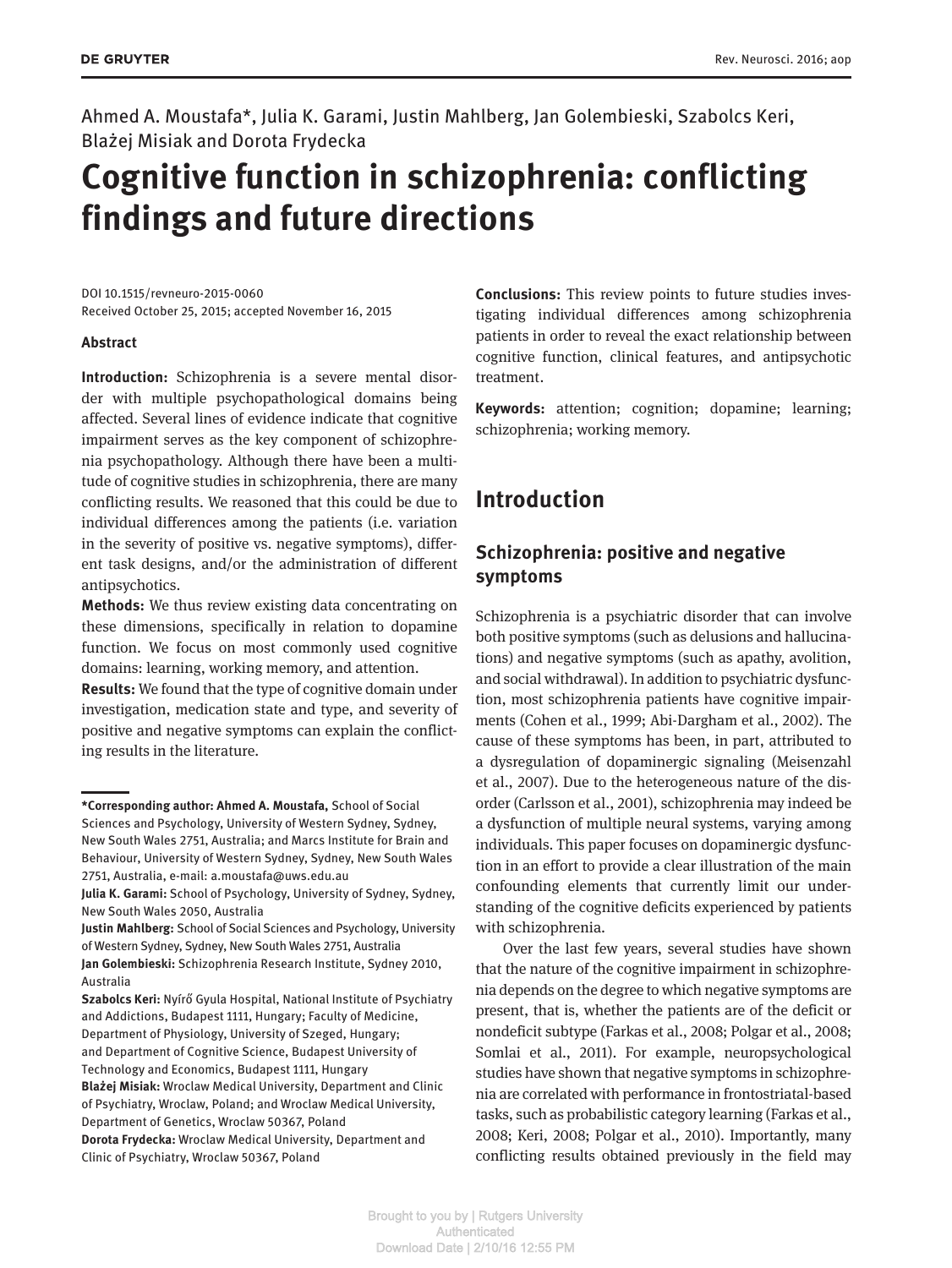have been a consequence of lumping different subtypes of patients together, so that important dimensions of individual variability were masked. For example, the degree of severity of negative symptoms among patients varies widely, leading to an often used dichotomy between nondeficit schizophrenia, in which only positive symptoms are present (with no or minimal negative symptoms), and deficit schizophrenia, in which both positive and negative symptoms occur (Carpenter et al., 1988).

Importantly, neural studies show that positive and negative symptoms are associated with changes to different neural regions and neurotransmitters (Lynch, 1992), thus suggesting that severity of these symptoms may differently impact cognitive function in schizophrenia. For example, some studies show that positive symptoms in schizophrenia result from a hyperdopaminergic activity in the hippocampus (for experimental support, see Krieckhaus et al., 1992; Tamminga et al., 2010; Zierhut et al., 2010) or hippocampal dysfunction (Bogerts et al., 1985; Laruelle et al., 1999; Weinberger, 1999; Goldman and Mitchell, 2004; DeRosse et al., 2007; Keri, 2008; Kessler et al., 2009; Mikell et al., 2009; Grace, 2010; Kegeles et al., 2010). Other studies suggest that dopaminergic alterations in the basal ganglia underlie the occurrence of positive symptoms (Kessler et al., 2009; Laruelle et al., 1999; Mikell et al., 2009; Kegeles et al., 2010).

Unlike positive symptoms, some studies show that negative symptoms may arise from a hypodopaminergic activity in the prefrontal cortex (Davis et al., 1991; Dassa et al., 1995; Okubo et al., 1997; Heckers et al., 1999; Monteleone et al., 2002; Guillin et al., 2007). For example, using PET scan, Okubo et al. (1997) found that lower dopamine levels in the prefrontal cortex correlate with the severity of negative symptoms in schizophrenia patients (for a similar finding, see Abi-Dargham, 2003). Research has also shown that the basal ganglia is generally intact in patients with minor negative symptoms (Okubo et al., 1997). There are a number of indications that D1 receptors in the prefrontal cortex are not properly activated in schizophrenia. Cortical dopamine neurons are significantly diminished in schizophrenia when compared with healthy controls (Okubo et al., 1997; Akil et al., 1999). These findings consistently correlate with the severity of negative symptoms of schizophrenia (Okubo et al., 1997; Goldman-Rakic et al., 2004; Javitt, 2009).

### **Antipsychotics**

The use of antipsychotics has been shown to result in a reduction of symptoms in schizophrenia (Meisenzahl et al., 2007). Different atypical antipsychotics have dissociable effects on brain and cognition (Breier et al., 1999; Beninger, 2006). Some argue that most antipsychotics are used to treat psychiatric impairment, including positive symptoms, in schizophrenia, possibly by blocking dopamine receptors in the striatum or hippocampus (Klemm et al., 1996; Risch, 1996; Fink-Jensen, 2000; Rueter et al., 2004; Horacek et al., 2006). Many studies show that some antipsychotics are not effective at treating negative symptoms (Buckley and Stahl, 2007). However, other studies found that different antipsychotics have dissociable effects on positive and negative symptoms. For example, it was shown that clozapine is effective in treating both positive and negative symptoms (Kane et al., 1988; Fitton and Heel, 1990; Miller et al., 1994; Rosenheck et al., 1997), while risperidone was shown in some studies to be efficient in ameliorating negative symptoms only (Schooler, 1994; Tamrakar et al., 2006; Curtis et al., 2008). In contrast, other studies showed no difference between these two treatments in their effect on negative symptoms (Bondolfi et al., 1998; Breier et al., 1999; Asenjo Lobos et al., 2010). Other studies have found dissociable effects of different typical (or atypical) antipsychotics or typical vs. atypical antipsychotics on cognition (Meltzer et al., 1999; Shirazi-Southall et al., 2002; Fujimaki et al., 2012).

Antipsychotics have a non-uniform effect on cognition in schizophrenia patients such that they might enhance, impair, or have no effect on cognition, depending on the cognitive task employed and the specific drug used (Stip, 2006). One mechanism through which antipsychotics ameliorate cognitive dysfunction and symptoms in schizophrenia is by arguably targeting and blocking dopamine receptors (Seeman and Ulpian, 1983; Farde et al., 1988; Leysen et al., 1988; Wiesel et al., 1990). For example, studies have shown that antipsychotics enhance performance in latent inhibition (Feldon and Weiner, 1991; Dunn et al., 1993; Moser et al., 2000; Schmajuk et al., 2000) and acquired equivalence tasks (Shohamy et al., 2009) but generally not working memory (WM) (Castner et al., 2000; Snyder et al., 2008), as we will discuss in detail below. In addition, unlike second-generation antipsychotics, first-generation antipsychotics are more associated with impaired feedback learning (Bedard et al., 2000; Purdon et al., 2003; Paquet et al., 2004; Scherer et al., 2004).

Antipsychotic medications are ineffective in about 30% of patients with schizophrenia (Jones, 2004), leading to a class of patients known as treatment-resistant schizophrenia patients. de Bartolomeis et al. (2013) revealed that treatment-resistant schizophrenia patients perform significantly worse on the verbal memory test in the Brief Assessment of Cognition in Schizophrenia, and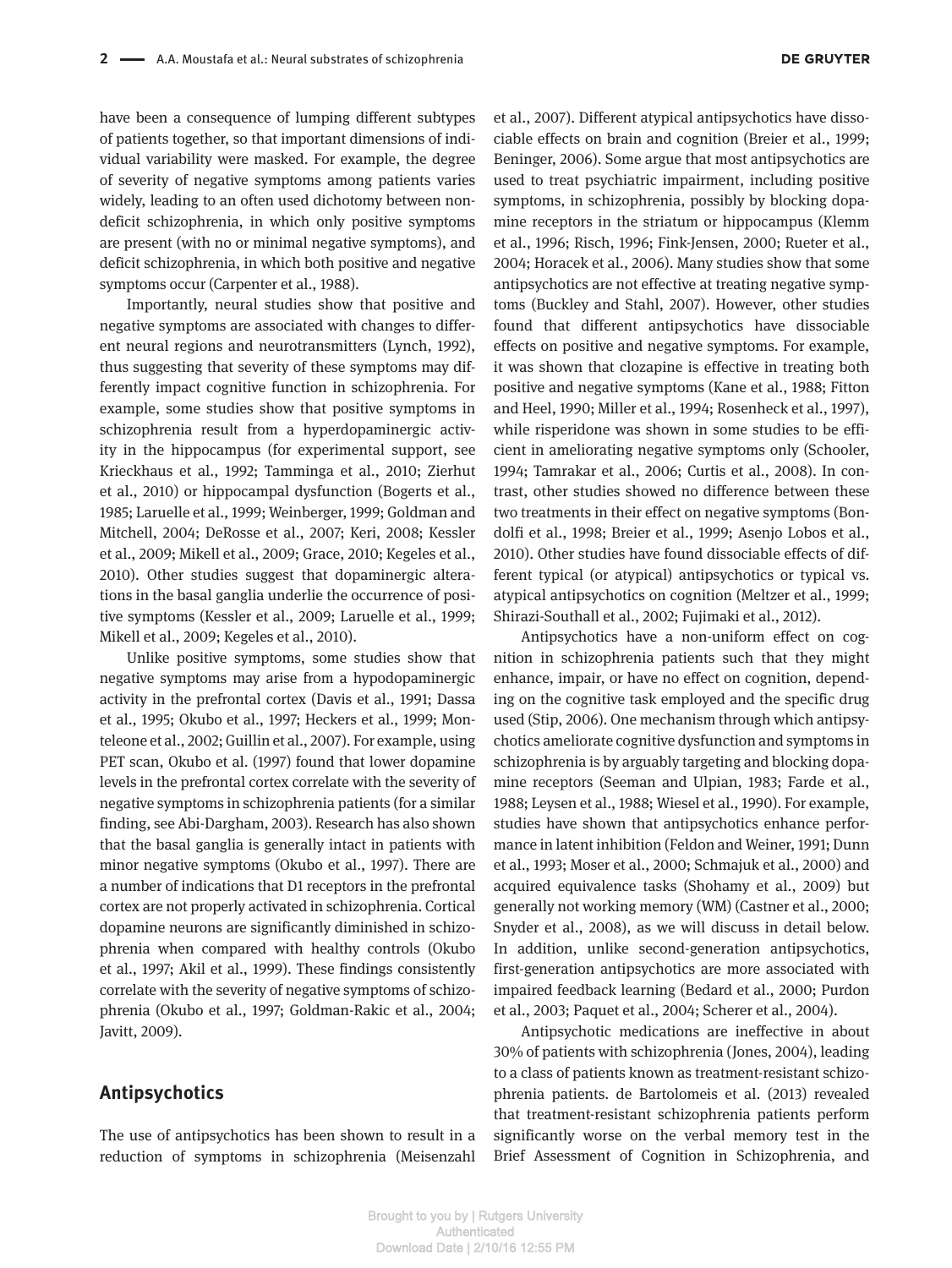this cognitive impairment was associated with higher severity of negative symptoms. Another study (Bourque et al., 2013) demonstrated worse visuospatial processing in treatment-resistant schizophrenia patients receiving clozapine when compared to non-treatment-resistant schizophrenia patients. Therefore, it has been proposed to include cognitive impairment and global functioning in definitions of treatment-resistant schizophrenia (Keefe and Fenton, 2007).

#### **Cognitive performance in schizophrenia**

There are ample studies of cognitive dysfunction in schizophrenia. The majority of cognitive paradigms used with schizophrenia patients are related to learning, WM, and attention (which we review below). Most of these studies, however, have found conflicting results, such that some studies report impaired or same function compared to controls. The goal of this review is to highlight these conflicting results for each cognitive domain in order to allow for future experiments to clearly understand the clinical factors that may impact cognition in schizophrenia.

# **Learning**

There are many studies that have investigated learning performance in patients with schizophrenia (Waltz et al., 2007; Somlai et al., 2011; Weickert et al., 2013a,b), using reinforcement learning, probabilistic category learning, and generalization tasks. Our literature review shows that the different reports on learning performance in schizophrenia can be explained by differences in task details, the nature of symptoms, and medication status of the patients.

Many studies have reported feedback learning deficits in schizophrenia (Waltz et al., 2007, 2011; Hill et al., 2013). These deficits may result from dopamine dysfunction in the basal ganglia and corticostriatal circuits (Waltz et al., 2007; Foerde et al., 2008; Shohamy et al., 2008). Dopamine neurons project to areas of the brain responsible for motivation and reward learning (Schultz et al., 1997; D'Ardenne et al., 2008; Fiorillo, 2011) by coding prediction errors (Deserno et al., 2013). The dopamine theory has been used to explain the occurrence of aberrant reward learning in schizophrenia patients; if patients have a higher baseline dopamine level compared to controls, studies suggest that it may persist or elevate in probabilistic environments (Fiorillo et al., 2003; Preuschoff et al., 2006; Koch et al.,

2010). The overabundance of dopamine may cause a saturation effect (Cohen et al., 2002), which would mean that any additional bursts would not signal prediction errors in a typical manner due to a reduced signal-to-noise ratio (Waltz et al., 2007). Therefore, Waltz et al. (2011) hypothesized that schizophrenia patients show a reduced ability to learn from phasic dopamine bursts, which also explain reward learning deficits (Waltz et al., 2007; Morris et al., 2008; Koch et al., 2010; Weickert et al., 2002, 2010).

In healthy participants, Koch et al. (2010) found a negative relationship between the uncertainty of feedback and dopaminergic activity in brain areas related to decision making and learning. In the same study, schizophrenia patients' performance in the reward probabilistic learning task was significantly impaired, and the patients did not exhibit decreased brain activation with increasing probability of reward as in healthy controls (Koch et al., 2010). The authors concluded that a reduction of brain activation during times of predictability conserves decision making and learning resources for tasks with greater uncertainty, thus making an individual more likely to make correct decisions. Conversely, patients with schizophrenia did not exhibit this reduction in brain activity, which leads to impaired learning performance. Furthermore, dopamine projected to the ventral striatum has also been implicated in reward learning (Pessiglione et al., 2006; MacDonald et al., 2011). For example, Morris et al. (2012) found abnormal dopamine activity in the ventral striatum in patients with schizophrenia compared to healthy controls. Waltz et al. (2011) found that schizophrenia patients showed diminished reward learning compared to controls by displaying an overall 'Go' bias while also showing a diminished ability to correctly select rewarding 'Go' choices. Thus, it was suggested that the elevated dopamine levels may be restricted to affecting dopamine D1 receptors (Waltz et al., 2011).

Not all evidence follows the findings by Waltz et al. (2011). For instance, recent evidence has indicated diminished punishment learning (and intact reward learning) in schizophrenia patients (Fervaha et al., 2013). These conflicting results may be due to medication effects, as the majority of the schizophrenia patient groups varied in their medication dosage and, therefore, it is difficult to dissociate medication from disease effects (Foerde et al., 2008). However, at least one imaging study has demonstrated dysfunctional dopaminergic activation in drugnaïve patients (Juckel et al., 2006). In another study, in chronic schizophrenia patients, it has been shown that verbal learning performance is correlated with positive and negative symptoms as well as antipsychotic dosage, suggesting that symptom and treatment status can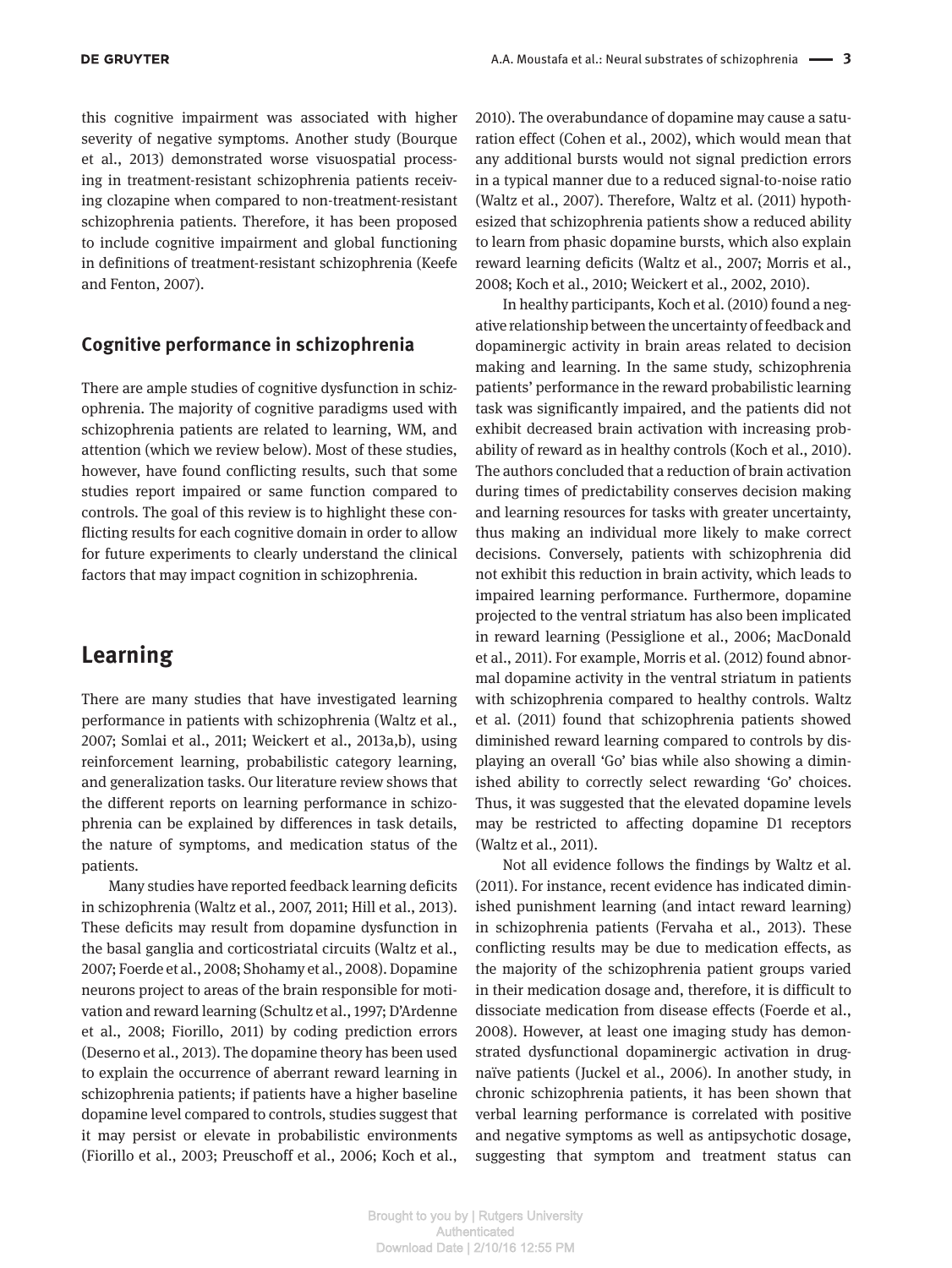impact verbal learning abilities (Forbes et al., 2009). Also, one study in individuals with schizophrenia who were withdrawn from antipsychotic medication showed significantly improved probabilistic association learning (Weickert et al., 2013a,b). Studies found a significant positive correlation between antipsychotic medication dosage and reward learning (Nielsen et al., 2012).

It is also possible that task designs or assessment of learning in different tasks can explain the conflicting results on learning performance among schizophrenia patients. For example, some studies found that some learning does occur over many trials in conditions that have high probability ratios (Waltz et al., 2007) or in motor learning tasks that have deterministic rather than probabilistic reward values (e.g. see Scherer et al., 2003; Foerde et al., 2008), but see Weickert et al. (2002) for an alternative view. Weickert et al. (2013a,b) also found that patients can show impairment in early learning trials but improvement in later trials.

One of the most commonly used tasks to test learning is the weather prediction task, which measures probabilistic category learning performance. On every trial in this task, subjects are presented with a pattern of one to three cards and learn to classify each pattern of cards as being predictive of rain vs. sunshine, based on corrective feedback. Schizophrenia patients with severe negative symptoms show probabilistic category learning impairment using this task (Farkas et al., 2008). Experimental studies also found that not all atypical antipsychotics impair probabilistic category learning performance (Harris et al., 2009) and that some typical and atypical antipsychotics may have similar effects on weather prediction performance (Wasserman et al., 2012). These studies suggest that categorizing antipsychotics as typical vs. atypical may not explain learning performance, but perhaps affinity to dopamine receptors may better explain how antipsychotics impact learning performance.

Other studies have also investigated the generalization of learned rules in schizophrenia using the acquired equivalence task (Myers et al., 2003). This task has two phases: learning and generalization. In the learning phase, subjects learn to associate stimuli with responses, based on corrective feedback (e.g. A1→X1; A2→X1;  $A1\rightarrow X2$ ). In the generalization phase, subjects are tested on whether they have learned that stimuli become equivalent when they were previously associated with the same response (e.g.  $A1\rightarrow ?$ ). The generalization phase includes two types of trials: retention and transfer. Retention trials are trials that were previously presented in the learning phase, whereas transfer trials include novel combinations of stimuli (see Myers et al., 2003). Several

neuropsychological studies have shown that initial learning depends on the integrity of the basal ganglia, whereas generalization performance depends on the integrity of the hippocampus (Myers et al., 2003; Keri, 2008). It was found that while schizophrenia patients with severe negative and positive symptoms are impaired at both the learning and generalization phases of the acquired equivalence task, patients with positive symptoms but mild negative symptoms are only impaired at the generalization phase of this task (Farkas et al., 2008). Interestingly, Shohamy et al. (2009) found that the administration of antipsychotics to schizophrenia patients ameliorates their transfer generalization impairment. Research has shown that schizophrenia patients' performance on the acquired equivalence task is very similar to the performance of patients with mild Alzheimer's disease, hippocampal atrophy, and hypoxia (Myers et al., 2003, 2008; Bodi et al., 2009), suggesting a common hippocampal dysfunction in all these patient groups. It is possible that antipsychotics ameliorate hippocampus function and thus enhance generalization of learned rules (Shohamy et al., 2009), although this needs to be confirmed or disconfirmed by neuroimaging studies.

### **Working memory**

WM is a complex form of short-term memory, where sensory information can be held and manipulated (Baddeley, 1981). WM dysfunction has been postulated to be a core feature of schizophrenia. It is said to be related to a formal thought disorder due to the inability to adequately retain recent ideas in memory, as well as negative and disorganized symptoms (Goldman-Rakic, 1994). It is suggested that WM deficits may explain attentional, executive, and learning difficulties in schizophrenia, as these processes also require maintenance and manipulation or transformation of information in memory (Elvevag and Goldberg, 2000; Collins et al., 2014). This suggestion is supported by functional neuroimaging studies, showing abnormal activation of the prefrontal cortex in tasks of executive function, attention, and WM (Manoach et al., 2003; Glahn et al., 2005). A systematic review and meta-analysis on WM function in schizophrenia comparing 36 cognitive tasks points to deficits in phonological, visuospatial, and central executive WM with no clear difference across domains or tasks (Forbes et al., 2009). Interestingly, WM deficits in schizophrenia patients are not simply explained by discrepancies in current general intellectual ability between patients and healthy controls (Forbes et al., 2009).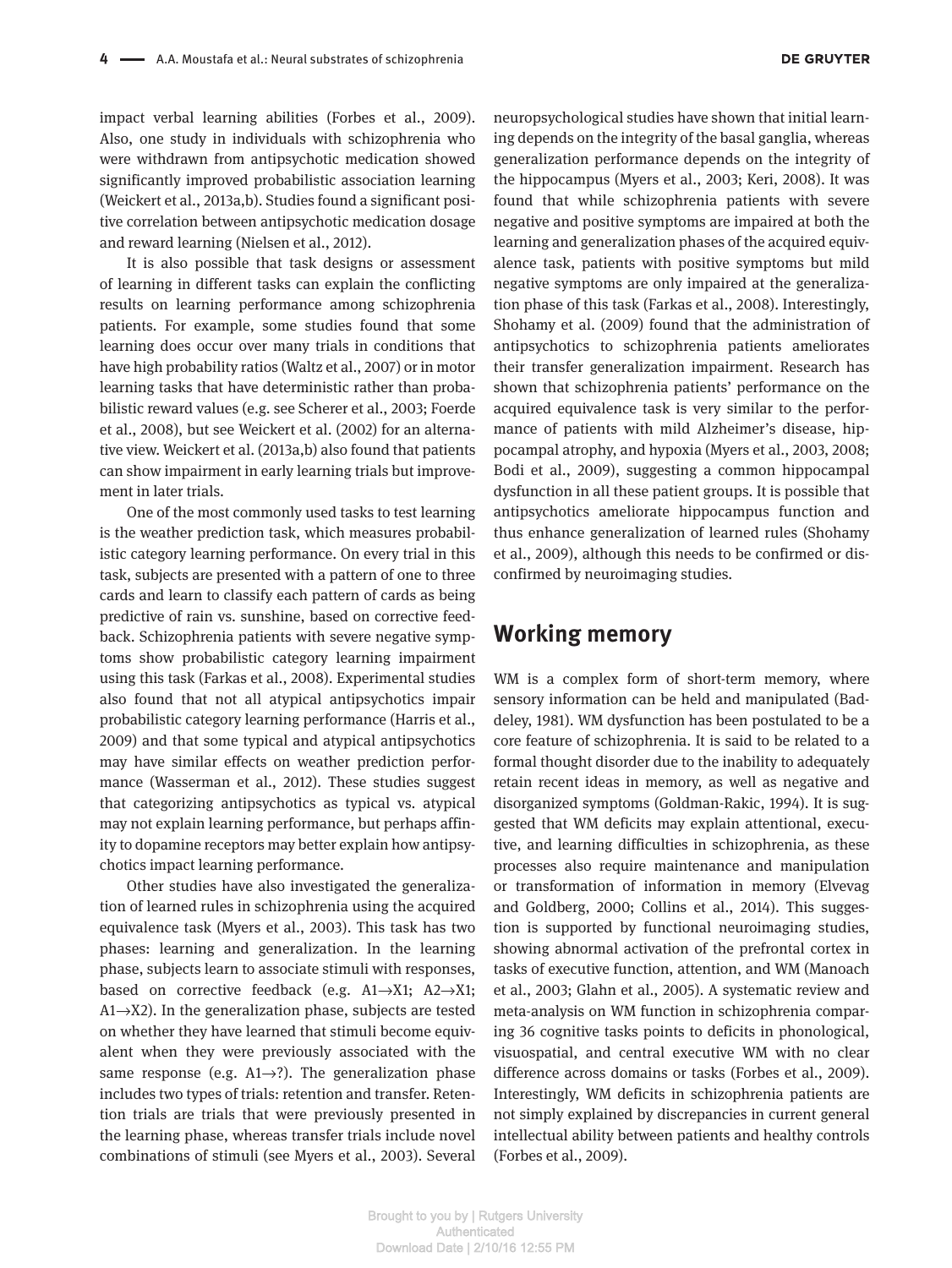Using the Wisconsin Card Sorting Test, Malhotra et al. (2002) have shown that prefrontal dopamine function correlates with perseverative errors in this task in healthy subjects and schizophrenia patients (Bilder et al., 2002a,b). In this task, subjects are presented with four cards characterized by three dimensions: color, shape, and form of objects on each card. On each trial, subjects are given a card and instructed to categorize this card according to other cards presented. Subjects are not told the rule but learn the task based on feedback to their responses. Unknown to the subjects, the 'sorting' rules are shifted during the test, requiring subjects to learn to categorize cards based on new rules. Studies have found WM impairment in both medicated (Holmes et al., 2005) and unmedicated (Snyder et al., 2008; van Veelen et al., 2010) schizophrenia patients; this may be due to hypodopaminergic activity in the prefrontal cortex (Abi-Dargham et al., 2002). In agreement with the Wisconsin Card Sorting Test data, meta-analyses of cognitive performance have shown that WM impairment is one of the cognitive domains showing the greatest impairments in drug-naïve schizophrenia patients (Fatouros-Bergman et al., 2014) as well as in medicated patients (Lee and Park, 2005; Forbes et al., 2009). Other studies found that schizophrenia patients on atypical antipsychotics outperform patients on typical antipsychotics (Rossi et al., 2006).

The use of different WM tasks in the literature leads to some conflicting results. Importantly, the validity of comparing results between different types of WM has been called into question (Chapman and Chapman, 1973). Some tests, such as the forward digit span task, are associated with substantial heterogeneity, whereas others, such as verbal span task, are more homogenous (Forbes et al., 2009). Additionally, each WM task refers to different level of complexity and different cognitive subdomain of WM. Some tasks, such as the forward digit span, require only maintenance of information, while other tasks, such as digit span backwards, require additional manipulation of the stored information. Finally, as in Wisconsin Card Sorting Test, subjects have access to constant cues but, at the same time, are required to retain an underlying principle as well as feedback regarding prior responses (Perry et al., 2001). It has been suggested that in order to increase comparability of results between tasks, they should be matched for the level of difficulty and variance in scores among healthy control subjects (Chapman and Chapman, 1973). Along these lines, recently, we found that WM performance in schizophrenia patients depends on the WM task being employed (e.g. forward vs. backward WM span and short- vs. long-delay WM tasks) (Frydecka et al., 2014).

WM deficits in schizophrenia were found to be related to difficulty in goal maintenance, as observed in both

medicated and unmedicated individuals at both acute and chronic stages of the illness (Javitt et al., 2000; Barch et al., 2001; Lee and Park, 2006). Similar deficits are shown in first-degree relatives of schizophrenia patients (MacDonald et al., 2003) and individuals with schizotypal personality (Barch et al., 2004; McClure et al., 2008). Additionally, goal maintenance in WM has been linked to the function of dorsolateral prefrontal cortex as well as its dopaminergic projections (Hazy et al., 2007), and its impaired activity has been repeatedly shown during WM tasks in patients with schizophrenia (Barch et al., 2001; Tu et al., 2006; Van Snellenberg et al., 2006). Furthermore, heightened sensitivity to distraction and proactive interference have been shown in patients with schizophrenia and their high-risk siblings (Brahmbhatt et al., 2006). On the other hand, it has been shown that patients with schizophrenia do not have difficulty in filtering irrelevant distractors before items entered WM (negative priming); however, they are impaired at the inhibition of irrelevant distractors after information had entered WM (proactive interference control) (Smith et al., 2011). In patients with schizophrenia, cue to inhibit items from WM is not followed by the reduction in ventrolateral prefrontal cortex activation typical for healthy control subjects (Eich et al., 2014).

The severity of negative symptoms was also found to impact WM performance in schizophrenia patients. When comparing studies with a longitudinal design, it has been shown that the degree of dysfunction in verbal WM among first-episode psychosis patients is significantly associated with negative symptoms (Bora and Murray, 2014). Similarly, by using the Wisconsin Card Sorting Test, it was shown that patients with severe negative symptoms are more impaired than patients without negative symptoms (Polgar et al., 2010).

Some other clinical factors have been associated with the severity of WM deficits in schizophrenia patients. The greater impairment in WM is observed in chronic schizophrenia patients in comparison to first-episode psychosis patients (Mesholam-Gately et al., 2009), and WM decline has been shown to correlate with illness duration (Forbes et al., 2009). Additionally, a recent meta-analytic study examining longitudinal changes in cognitive functioning has shown no decline of WM with time in schizophrenia patients (Bora and Murray, 2014).

# **Attention and latent inhibition**

There are many studies of attentional dysfunction in schizophrenia (Schmajuk, 2001; Keedy et al., 2015).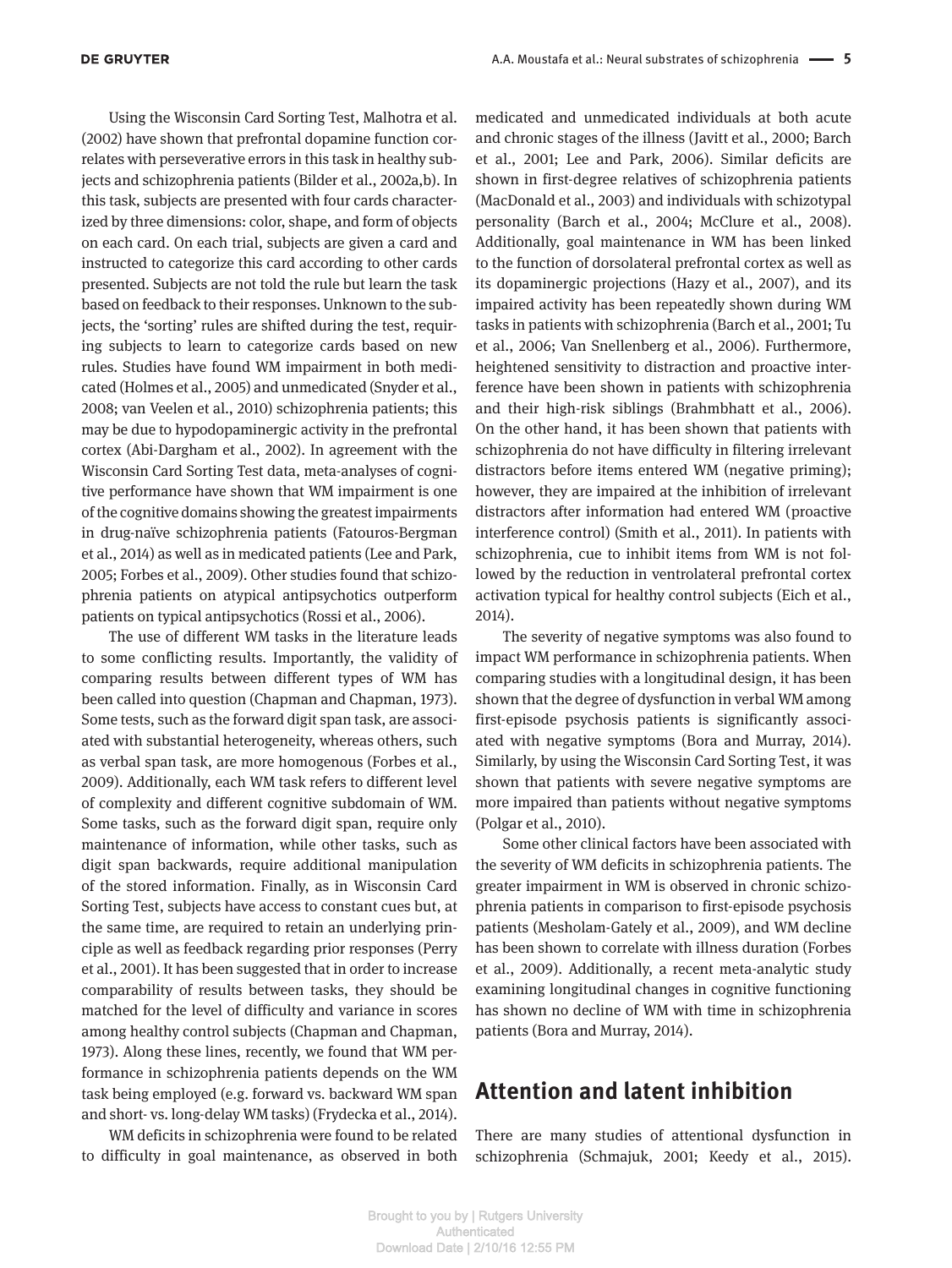Unlike some other cognitive processes, attention has been repeatedly linked to positive symptoms in schizophrenia (as discussed below). Attentional deficits have been also reported in the offspring of patients with schizophrenia (Diwadkar et al., 2011). Furthermore, attention training has been shown to improve treatment outcomes in schizophrenia patients (Silverstein et al., 2009), suggesting the close links between attention and schizophrenia symptoms.

Many studies argue that the up-regulation of dopamine and the correlated increase of perceptual salience cause the positive symptoms of schizophrenia (Kapur, 2003; Fletcher and Frith, 2009; Howes and Kapur, 2009; Kapur et al., 2005). For example, the attenuation failure hypothesis states that schizophrenia symptoms are putatively related to the inability to filter out (attenuate) perceptions of little or no importance, resulting in a tendency to make irrelevant observations (Gray et al., 1991a,b; Fletcher and Frith, 2009).

In 1979, Frith has, however, argued that schizophrenia may be understood as a shortage of perceptual attention (Frith, 1979; Joseph et al., 1979). Similarly, the attention deficit model of recurrent complex visual hallucinations (Collerton et al., 2005) argues for impaired attention in schizophrenia. Other studies have suggested the opposite – that schizophrenia is associated with an increase in attentional performance (Frith and Done, 1988, 1989; Kapur, 2003; Fletcher and Frith, 2009). One explanation for this conflict may be due to the broad operational definition of attention (Luck and Gold, 2008). This has resulted in a variety of paradigms used to study attention, with conflicting results due to differences in the procedures used (e.g. see Mushquash et al., 2012). Thus, it is relevant to identify the sub-types of attentional processes that are studied in order to unravel the specific nature of the attentional deficits in schizophrenia.

There are two modes of selective attention: top-down and bottom-up. Although top-down attention is deliberate, bottom-up attention to cues occurs because of difference in expectations (Friston, 2003; Coull, 2005; Stephan et al., 2009; Clark, 2013). Some studies reported bottomup attentional deficits in schizophrenia (Neuhaus et al., 2011). On the contrary, other studies found that schizophrenia patients show deficits in top-down (but not bottom-up) attention (Sereno and Holzman, 1996). Studies suggest that dopamine plays a role in top-down more than bottom-up attention (Buschman and Miller, 2007; Noudoost and Moore, 2011; Schneider et al., 2015). It is possible that bottom-up attentional deficits are related to a non-dopaminergic dysfunction in schizophrenia. To our knowledge, this was not tested in schizophrenia, but future research should test this hypothesis.

Interestingly, many studies have shown that patients with schizophrenia show facilitated attention compared to healthy controls. One paradigm used to show this effect is known as the inhibition of return (Sapir et al., 2007; Mushquash et al., 2012). Inhibition of return describes a phenomenon where cue detection speed and accuracy are inhibited after orienting to a target, which is suggested to assist in the filtering of uninformative stimuli (Mushquash et al., 2012). It is this filtering that has been shown to be diminished in schizophrenia patients (e.g. see Gouzoulis-Mayfrank et al., 2004, 2007; Sapir et al., 2007). The reliability of these findings may be questionable, as the extent of the inhibition of return deficit fluctuated depending on the procedures used (Mushquash et al., 2012). However, the inhibition of return deficit has been found in unmedicated patients (Gouzoulis-Mayfrank et al., 2007) and has also been shown to be independent of medication dosage (Sapir et al., 2007). Thus, it can be argued that the diminished inhibition of return found in schizophrenia patients may be due to a dopamine dysregulation and may also be linked to psychosis (Gouzoulis-Mayfrank et al., 2007).

Along these lines, some other studies using different paradigms found increased attentional performance in patients with schizophrenia. For example, Morris et al. (2013) found increased attention to irrelevant cues correlated with positive symptoms in schizophrenia. Furthermore, other recent studies found enhanced voluntary attention in schizophrenia (Spencer et al., 2011). This enhanced attentional facilitation is attributed to maladaptive prediction errors. Prediction errors signal the difference between what is anticipated and what occurs in the environment. Smaller predictor errors signal enhanced predictive values for a given cue and thus further facilitate attention. It has been argued that an overabundance of dopamine in schizophrenia patients attenuates these prediction errors and thus results in an increase of attention to irrelevant cues (Corlett et al., 2007; Spencer et al., 2011; Morris et al., 2013), which can then increase psychotic episodes in the patients.

As attention imbalance theories have developed, they have been tentatively linked to dopamine dysfunction through its function as a moderator of perceptual saliency, which arguably causes the positive symptoms of schizophrenia (Kapur, 2003; Kapur et al., 2005; Schwartz et al., 2005; Howes and Kapur, 2009; Heinz and Schlagenhauf, 2010) and the negative symptoms as well (Golembiewski, 2013). A salient event is a perception that is marked as being of importance relative to other percepts. An increase in dopamine levels in schizophrenia may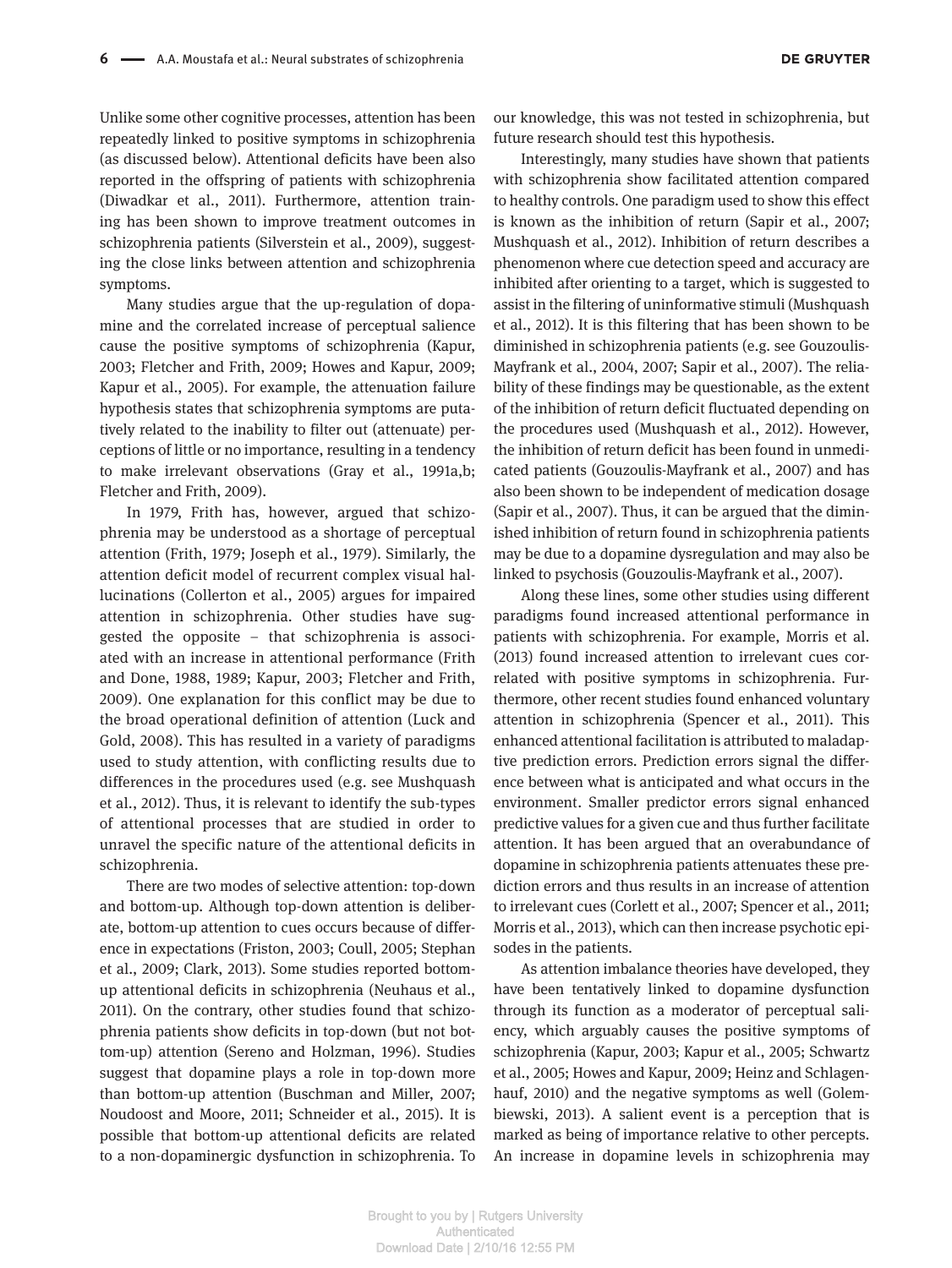increase attentional performance independently of cue and context (Kapur et al., 2005). Aberrant saliency is presumed to cause disorganized thoughts, hallucinations, and subsequent delusions. According to Fletcher and Frith (2009), people get so used to normality that they fail to notice it, while in schizophrenia, attenuation fails so that normal experiences appear salient. The concept of salience is based on the assumption that we selectively attend to a limited number of competing streams of information by filtering out irrelevant information (Milstein et al., 2005). In this framework, saliency is the measure of the influence that a cue has in gaining attention. Along these lines, Kapur et al. (2005) hypothesize that 'the normal process of context-driven novelty and salience attribution is usurped by an endogenously driven assignment of novelty and salience to stimuli… without cue or context'. One hypothesis is that a psychotic episode is caused by a functional over-availability of dopamine or D2 receptors (Laruelle and Abi Dargham, 1999), which arguably increases attention saliency.

The latent inhibition task is used to test the ability to filter out irrelevant stimuli, a process that is of relevance to schizophrenia symptoms. Latent inhibition refers to the retarded cue-feedback acquisition that follows unreinforced exposure to the cue alone (Lubow, 1973). In the first phase of the task (exposure phase), some subjects (exposed condition) will hear an auditory stimulus (conceptually, the cue, or conditioned stimulus) embedded in an auditory masking task; for the other subjects (nonexposed condition), the masking task is delivered alone. In the second phase of the task, all subjects are required to learn to associate the auditory stimulus with a visual screen event (conceptually, the feedback, or unconditioned stimulus). Lubow (1973) found that those in the exposed condition learned the association slower than did participants in the nonexposed condition. One interpretation of these findings, offered by Lubow and colleagues, is that latent inhibition reflects conditioned inattention; during the exposure phase, participants learn that the static stimulus does not predict any salient event, and so attention to it is decreased. This reduces the ability of that stimulus to enter into subsequent associations, retarding acquisition of the static-increment association and producing latent inhibition (Lubow, 1989).

Among a group of individuals with acute schizophrenia, the stimulus-response acquisition occurred at the same speed regardless of prior exposure to the stimulus (Baruch et al., 1988). Also, Becker et al. (2003) found that latent inhibition is disrupted in schizophrenia. Latent inhibition was similarly disrupted in a group of college students who scored above the median on psychological scales indexing psychotic proneness (Lubow, 1992) and in a group of normal participants administered a single dose of amphetamine (Gray et al., 1992), a dopaminergic agonist that induces behavioral symptoms mirroring some of the attentional impairments in schizophrenia (Gray et al., 1991a,b). In brief, individuals with schizophrenia (or humans or animals administered with dopaminergic agonists) have been shown to be less able to reduce attention to the stimulus during the exposure phase and accordingly show no impairment in forming associations involving that stimulus later (Swerdlow et al., 1996; Kathmann et al., 2000; Lubow et al., 2000; Rascle et al., 2001), although this has not always been found (Swerdlow et al., 1996). Moreover, it has been suggested that altered latent inhibition performance in schizophrenia might be attributed to antipsychotic medication normalizing behavioral function in the patients (Williams et al., 1998); indeed, patients with chronic schizophrenia may be less different from controls compared with patients with acute schizophrenia. It is important to note that other studies on schizophrenia did not find the latent inhibition effect (Martins Serra et al., 2001). It is suggested that increased dopamine levels in the hippocampus (as in schizophrenia) disrupt latent inhibition. Studies have shown that positive symptoms in schizophrenia are associated with disrupted latent inhibition (Gray et al., 2002; Burch et al., 2004; Evans et al., 2007; Schmidt-Hansen et al., 2009). Our modeling framework (Moustafa and Gluck, 2011) suggests that by decreasing dopamine levels in the hippocampus, antipsychotics normalize hippocampus function and thus enhance performance in latent inhibition, as found in experimental studies (Dunn et al., 1993; Moser et al., 2000).

Many studies found that antipsychotics can effectively treat attentional deficits in schizophrenia (Serper and Chou, 1997; Keedy et al., 2015). For instance, one study found that antipsychotic medications reversed the attentional facilitation found in schizophrenia patients (Sapir et al., 2007). However, meta-analyses studies found that atypical antipsychotics do enhance attentional performance, possibly by normalizing dopamine function in the caudate nucleus (Keefe et al., 1999). These conflicting findings can possibly be due to the different antipsychotics used in these studies.

# **Conclusion**

This review highlights the complex relationship between clinical symptoms, antipsychotics, and cognitive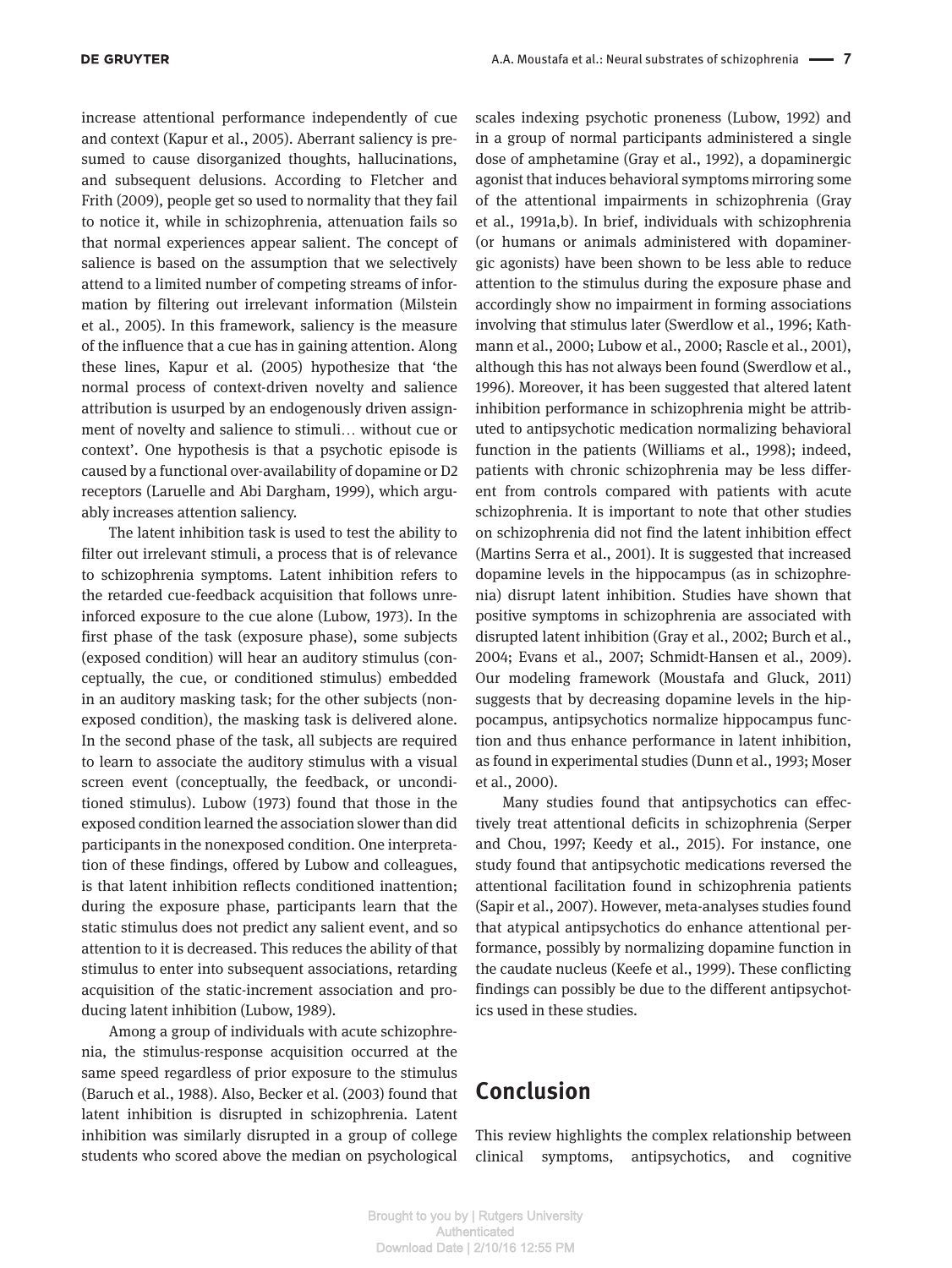symptoms in schizophrenia. As discussed above, we found that the type of cognitive domain being tested, medication state, the dose and kind of antipsychotic medication used, as well as clinical features of the patients (positive and negative symptoms) can explain the conflicting results in the literature.

Most previous neuropsychological studies of schizophrenia ignore the differences in the severity of negative and positive symptoms among the patients; they mainly compare patient performance (as one group) to matched controls. Ignoring individual differences among schizophrenia patients (and the nature of their medications) could lead to conflicting results. For example, as discussed above, some studies have shown that schizophrenia patients are impaired at probabilistic category learning (Waltz et al., 2007; Murray et al., 2008), but others did not report any probabilistic category learning impairment (Somlai et al., 2011). A similar conflict is seen in the literature, with some studies reporting (Goldman-Rakic, 1994; Cohen et al., 1999) but others not reporting (Gold et al., 2006) WM impairment in schizophrenia. We suggest that some of these conflicting results may have arisen from a failure to address individual differences due to patient heterogeneity as well as different medications administered to the patients at the time of cognitive testing.

There are studies showing that a reduction in symptoms contributes to cognitive improvements. Interestingly, it has been shown that reduction in negative symptoms is associated with improvement in WM and executive functions, while improvement of positive symptoms has been linked to the better visual memory performance in the meta-analysis of first-episode psychosis patients (Bora and Murray, 2014). In chronic schizophrenia patients, there is consistency in documenting an association between negative symptoms and severity of executive functions, while positive symptoms are related to specific neurocognitive functioning with less consistency (Reichenberg, 2010).

The majority of studies have been conducted in drugtreated patients, thus it remains unclear if cognitive deficits in schizophrenia can be solely attributed to the underlying disorder or, to some degree, represent an effect of antipsychotic treatment (Fatouros-Bergman et al., 2014). Atypical antipsychotics are considered to improve cognition (Weickert and Goldberg, 2005), while typical antipsychotics do not (Bilder et al., 2002a,b; Woodward et al., 2005), and some studies did not confirm these findings (Keefe et al., 2007a,b). Moreover, it should be noted that long-term consequences of antipsychotic treatment might be detrimental to cognition. Progressive cognitive decline has been shown to correlate with antipsychotic medication

dose both in nonhuman primates (Konopaske et al., 2008) and in patients with schizophrenia (Ho et al., 2011).

Even though cognitive deficits across all domains are present at early stage of the illness (Fatouros-Bergman et al., 2014), additionally, a factor of duration of illness should be taken under account when assessing cognitive functioning. It has been shown in the longitudinal brain imaging studies that there are numerous progressive brain changes in patients with schizophrenia, such as loss of cortical gray and white matter or lateral ventricular enlargement (Kempton et al., 2010; Olabi et al., 2011; Vita et al., 2012). These changes have been attributed to the disease progression, effect of antipsychotic long-term treatment, and decreased environmental stimuli related to social isolation (Bora and Murray, 2014). Consequently, there is a relative increase of patient-control cognitive differences with age (McIntosh et al., 2013).

The accuracy of the assessment of cognitive functions in schizophrenia and their main moderators is of great importance due to the fact that they may serve as a vulnerability marker of psychosis as well as prognostic marker for future functional outcome and quality of life indices.

# **References**

- Abi-Dargham, A. (2003). Probing cortical dopamine function in schizophrenia: what can D1 receptors tell us? World Psychiatry *2*, 166–171.
- Abi-Dargham, A., Mawlawi, O., Lombardo, I., Gil, R., Martinez, D., Huang, Y., Hwang, D.-R., Keilp, J., Kochan, L., Van Heertum, R., et al. (2002). Prefrontal dopamine D1 receptors and working memory in schizophrenia. J. Neurosci. *22*, 3708–3719.
- Akil, M., Pierri, J.N., Whitehead, R.E., Edgar, C.L., Mohila, C., Sampson, A.R., and Lewis, D.A. (1999). Lamina-specific alterations in the dopamine innervation of the prefrontal cortex in schizophrenic subjects. Am. J. Psychiatry *156*, 1580–1589.
- Asenjo Lobos, C., Komossa, K., Rummel-Kluge, C., Hunger, H., Schmid, F., Schwarz, S., and Leucht, S. (2010). Clozapine versus other atypical antipsychotics for schizophrenia. Cochrane Database Syst. Rev. *10*. Available at: http://www. ncbi.nlm.nih.gov/pubmed/21069690.
- Baddeley, A. (1981). The concept of working memory: a view of its current state and probable future development. Cognition *10*, 17–23.
- Barch, D.M., Carter, C.S., Braver, T.S., Sabb, F.W., MacDonald, A., 3rd, Noll, D.C., and Cohen, J.D. (2001). Selective deficits in prefrontal cortex function in medication-naive patients with schizophrenia. Arch. Gen. Psychiatry *58*, 280–288.
- Barch, D.M., Mitropoulou, V., Harvey, P.D., New, A.S., Silverman, J.M., and Siever, L.J. (2004). Context-processing deficits in schizotypal personality disorder. J. Abnorm. Psychol. *113*, 556–568.
- Baruch, I., Hemsley, D.R., and Gray, J.A. (1988). Differential performance of acute and chronic schizophrenics in a latent inhibition task. J. Nerv. Ment. Dis. *176*, 598–606.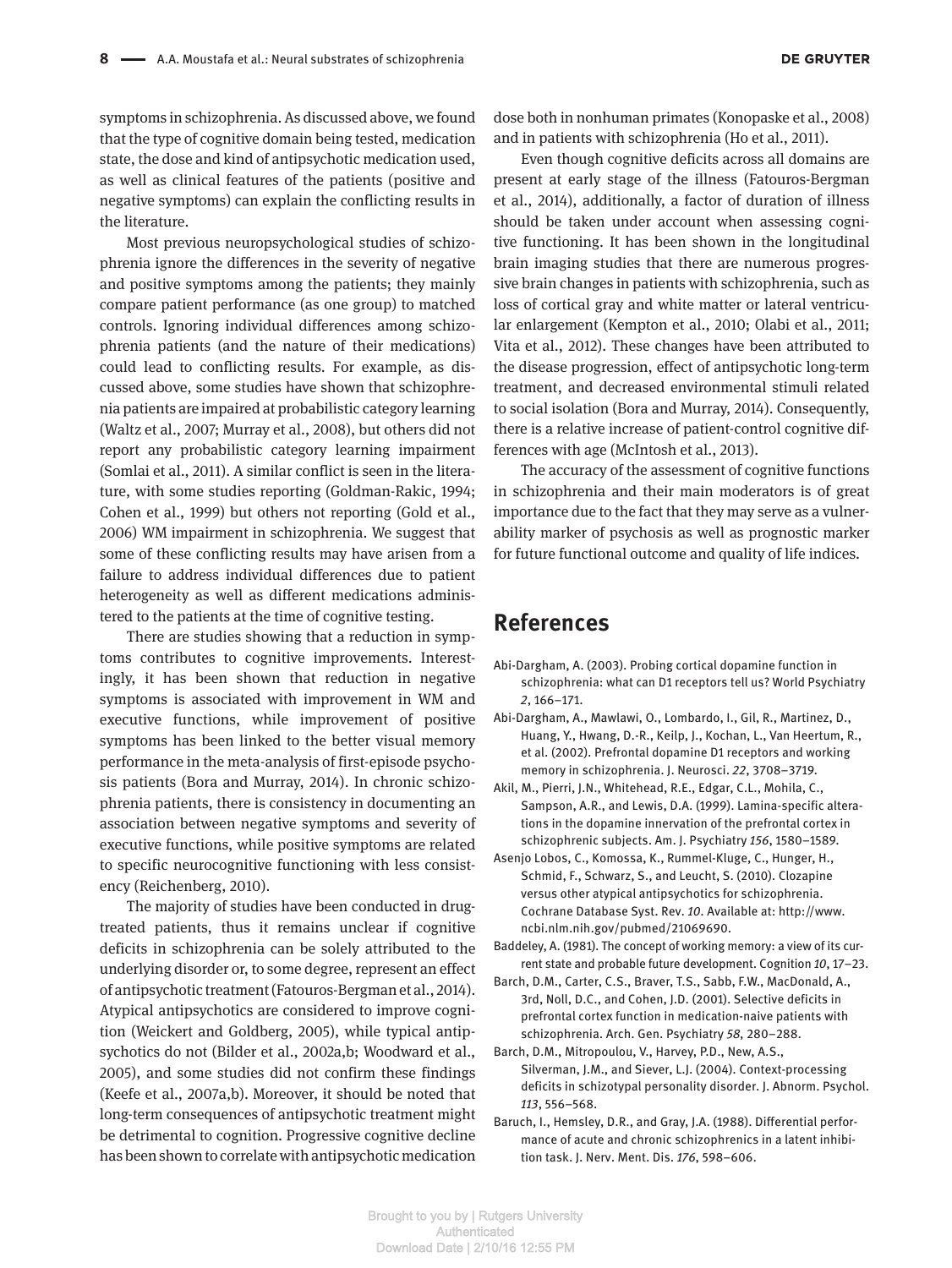Becker, A., Peters, B., Schroeder, H., Mann, T., Huether, G., and Grecksch, G. (2003). Ketamine-induced changes in rat behaviour: a possible animal model of schizophrenia. Prog. Neuropsychopharmacol. Biol. Psychiatry *27*, 687–700.

Bedard, M.A., Scherer, H., Stip, E., Cohen, H., Rodriguez, J.P., and Richer, F. (2000). Procedural learning in schizophrenia: further consideration on the deleterious effect of neuroleptics. Brain Cogn. *43*, 31–39.

Beninger, R.J. (2006). Dopamine and incentive learning: a framework for considering antipsychotic medication effects. Neurotox. Res. *10*, 199–209.

Bilder, R.M., Volavka, J., Czobor, P., Malhotra, A.K., Kennedy, J.L., Ni, X., Lindenmayer, J.P., Citrome. L., McEvoy. J., Kunz, M., et al. (2002a). Neurocognitive correlates of the COMT Val(158)Met polymorphism in chronic schizophrenia. Biol. Psychiatry *52*, 701–707.

Bilder, R.M., Goldman, R.S., Volavka, J., Czobor, P., Hoptman, M., Sheitman, B., Goldman, R.S., Hoptman, M.J., Sheitman, B., Lindenmayer, J.P. et al. (2002b). Neurocognitive effects of clozapine, olanzapine, risperidone, and haloperidol in patients with chronic schizophrenia or schizoaffective disorder. Am. J. Psychiatry *159*, 1018–1028.

Bodi, N., Csibri, E., Myers, C.E., Gluck, M.A., and Keri, S. (2009). Associative learning, acquired equivalence, and flexible generalization of knowledge in mild Alzheimer disease. Cogn. Behav. Neurol. *22*, 89–94.

Bogerts, B., Meertz, E., and Schonfeldt-Bausch, R. (1985). Basal ganglia and limbic system pathology in schizophrenia. A morphometric study of brain volume and shrinkage. Arch. Gen. Psychiatry *42*, 784–791.

Bondolfi, G., Dufour, H., Patris, M., May, J.P., Billeter, U., Eap, C.B., and Baumann, P. (1998). Risperidone versus clozapine in treatment-resistant chronic schizophrenia: a randomized double-blind study. The Risperidone Study Group. Am. J. Psychiatry *155*, 499–504.

Bora, E. and Murray, R.M. (2014). Meta-analysis of cognitive deficits in ultra-high risk to psychosis and first-episode psychosis: do the cognitive deficits progress over, or after, the onset of psychosis? Schizophr. Bull. *40*, 744–755.

Bourque, J., Lakis, N., Champagne, J., Stip, E., Lalonde, P., Lipp, O., and Mendrek, A. (2013). Clozapine and visuospatial processing in treatment-resistant schizophrenia. Cogn. Neuropsychiatry *18*, 615–630.

Brahmbhatt, S.B., Haut, K., Csernansky, J.G., and Barch, D.M. (2006). Neural correlates of verbal and nonverbal working memory deficits in individuals with schizophrenia and their high-risk siblings. Schizophr. Res. *87*, 191–204.

Breier, A.F., Malhotra, A.K., Su, T.P., Pinals, D.A., Elman, I., Adler, C.M., Lafargue, R.T., Clifton, A., and Pickar, D. (1999). Clozapine and risperidone in chronic schizophrenia: effects on symptoms, parkinsonian side effects, and neuroendocrine response. Am. J. Psychiatry *156*, 294–298.

Buckley, P.F. and Stahl, S.M. (2007). Pharmacological treatment of negative symptoms of schizophrenia: therapeutic opportunity or cul-de-sac? Acta Psychiatr. Scand. *115*, 93–100.

Burch, G.S., Hemsley, D.R., and Joseph, M.H. (2004). Trials-tocriterion latent inhibition in humans as a function of stimulus pre-exposure and positive-schizotypy. Br. J. Psychol. *95*(Pt 2), 179–196.

Buschman, T.J. and Miller, E.K. (2007). Top-down versus bottom-up control of attention in the prefrontal and posterior parietal cortices. Science *315*, 1860–1862.

Carlsson, A., Waters, N., Holm-Waters, S., Tedroff, J., Nilsson, M., and Carlsson, M.L. (2001). Interactions between monoamines, glutamate, and GABA in schizophrenia: new evidence. Annu. Rev. Pharmacol. Toxicol. *41*, 237–260.

Carpenter, W.T., Jr., Heinrichs, D.W., and Wagman, A.M. (1988). Deficit and nondeficit forms of schizophrenia: the concept. Am. J. Psychiatry *145*, 578–583.

Castner, S.A., Williams, G.V., and Goldman-Rakic, P.S. (2000). Reversal of antipsychotic-induced working memory deficits by short-term dopamine D1 receptor stimulation. Science *287*, 2020–2022.

Chapman, L.J. and Chapman, J.P. (1973). Problems in the measurement of cognitive deficit. Psychol. Bull. *79*, 380–385.

Clark, A. (2013). Whatever next? predictive brains, situated agents, and the future of cognitive science. Behav. Brain Sci. *36*, 181–204.

Cohen, J.D., Barch, D.M., Carter, C., and Servan-Schreiber, D. (1999). Context-processing deficits in schizophrenia: converging evidence from three theoretically motivated cognitive tasks. J. Abnorm. Psychol. *108*, 120–133.

Cohen, J.D., Braver, T.S., and Brown, J.W. (2002). Computational perspectives on dopamine function in prefrontal cortex. Curr. Opin. Neurobiol. *12*, 223–229.

Collerton, D., Perry, E., and McKeith, I. (2005). Why people see things that are not there: a novel Perception and Attention Deficit model for recurrent complex visual hallucinations. Behav. Brain Sci. *28*, 737–757; discussion 757–794.

Collins, A.G., Brown, J.K., Gold, J.M., Waltz, J.A., and Frank, M.J. (2014). Working memory contributions to reinforcement learning impairments in schizophrenia. J. Neurosci. *34*, 13747–13756.

Corlett, P.R., Honey, G.D., and Fletcher, P.C. (2007). From prediction error to psychosis: ketamine as a pharmacological model of delusions. J. Psychopharmacol. *21*, 238–252.

Coull, J.T. (2005). Psychopharmacology of human attention. In: Neurobiology of Attention (e-publication). L. Itti, G. Rees and J.K. Tsotsos, eds. (New York, NY: Elsevier Inc./Academic Press). pp. 50–56.

Curtis, V.A., Katsafouros, K., Moller, H.J., Medori, R., and Sacchetti, E. (2008). Long-acting risperidone improves negative symptoms in stable psychotic patients. J. Psychopharmacol. *22*, 254–261.

D'Ardenne, K., McClure, S.M., Nystrom, L.E., and Cohen, J.D. (2008). BOLD responses reflecting dopaminergic signals in the human ventral tegmental area. Science *319*, 1264–1267.

Dassa, D., Naudin, J., and Azorin, J.M. (1995). [New neuroleptic agents and new models for psychoses]. Ann. Med. Psychol. (Paris) *153*, 106–120.

Davis, K.L., Kahn, R.S., Ko, G., and Davidson, M. (1991). Dopamine in schizophrenia: a review and reconceptualization. Am. J. Psychiatry *148*, 1474–1486.

de Bartolomeis, A., Balletta, R., Giordano, S., Filomena Buonaguro, E., Latte, G., and Lasevoli, F. (2013). Differential cognitive performances between schizophrenic responders and non-responders to antipsychotics: correlation with course of the illness, psychopathology, attitude to the treatment and antipsychotics doses. Psychiatry Res. *210*, 387–395.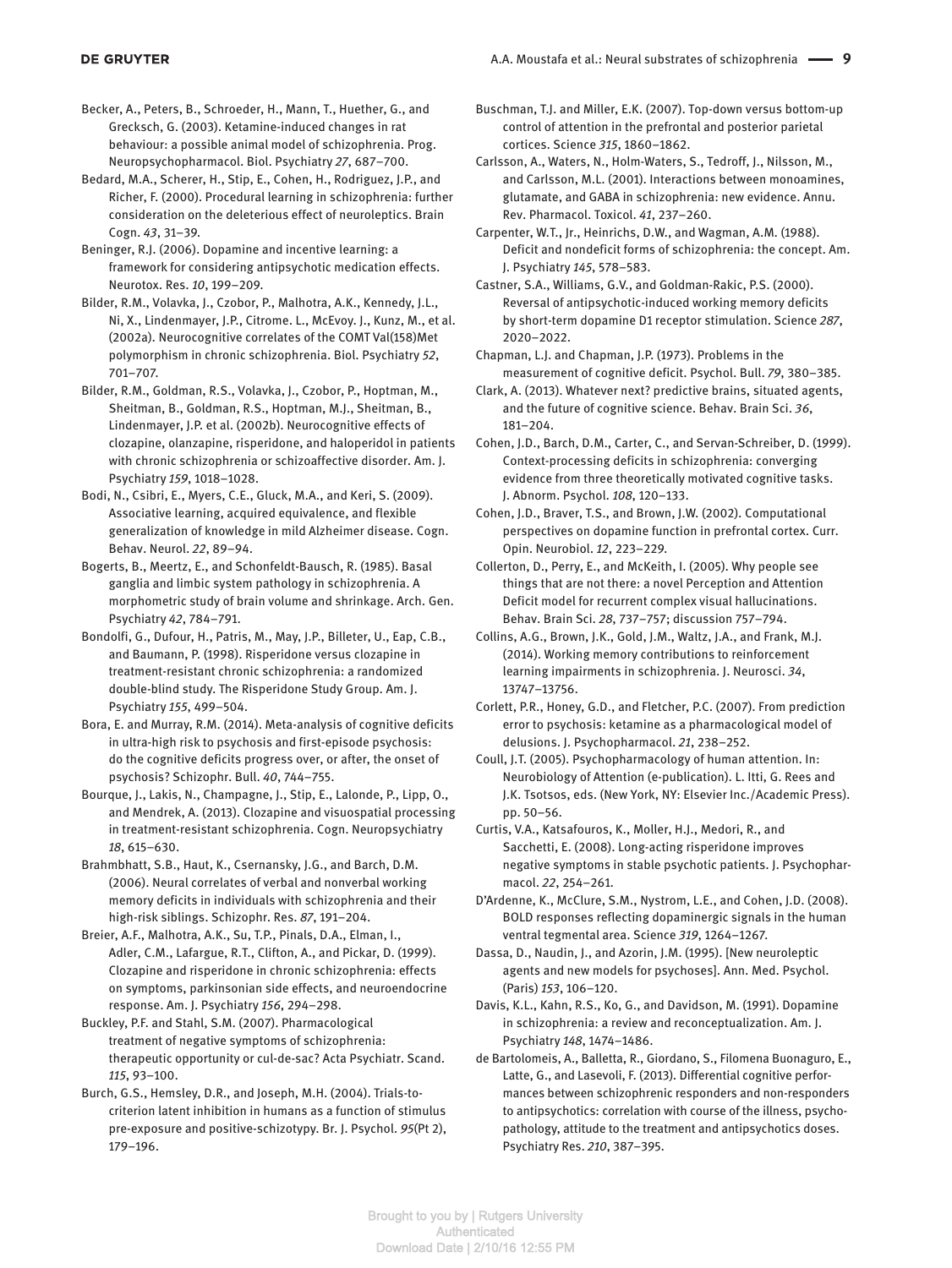DeRosse, P., Hodgkinson, C.A., Lencz, T., Burdick, K.E., Kane, J.M., Goldman, D., and Malhotra, A.K. (2007). Disrupted in schizophrenia 1 genotype and positive symptoms in schizophrenia. Biol. Psychiatry *61*, 1208–1210.

Deserno, L., Boehme, R., Heinz, A., and Schlagenhauf, F. (2013). Reinforcement learning and dopamine in schizophrenia: dimensions of symptoms or specific features of a disease group? Front Psychiatry *4*, 172.

Diwadkar, V.A., Goradia, D., Hosanagar, A., Mermon, D., Montrose, D.M., Birmaher, B., Axelson, D., Rajarathinem, R., Haddad, L., Amirsadri, A., et al. (2011). Working memory and attention deficits in adolescent offspring of schizophrenia or bipolar patients: comparing vulnerability markers. Prog. Neuropsychopharmacol. Biol. Psychiatry *35*, 1349–1354.

Dunn, L.A., Atwater, G.E., and Kilts, C.D. (1993). Effects of antipsychotic drugs on latent inhibition: sensitivity and specificity of an animal behavioral model of clinical drug action. Psychopharmacology (Berl) *112*, 315–323.

Eich, T.S., Nee, D.E., Insel, C., Malapani, C., and Smith, E.E. (2014). Neural correlates of impaired cognitive control over working memory in schizophrenia. Biol. Psychiatry *76*, 146–153.

Elvevag, B. and Goldberg, T.E. (2000). Cognitive impairment in schizophrenia is the core of the disorder. Crit. Rev. Neurobiol. *14*, 1–21.

Evans, L.H., Gray, N.S., and Snowden, R.J. (2007). A new continuous within-participants latent inhibition task: examining associations with schizotypy dimensions, smoking status and gender. Biol. Psychol. *74*, 365–373.

Farde, L., Wiesel, F.A., Halldin, C., and Sedvall, G. (1988). Central D2-dopamine receptor occupancy in schizophrenic patients treated with antipsychotic drugs. Arch. Gen. Psychiatry *45*, 71–76.

Farkas, M., Polgar, P., Kelemen, O., Rethelyi, J., Bitter, I., Myers, C.E., Gluck, M.A., and Kéri, S. (2008). Associative learning in deficit and nondeficit schizophrenia. Neuroreport *19*, 55–58.

Fatouros-Bergman, H., Cervenka, S., Flyckt, L., Edman, G., and Farde, L. (2014). Meta-analysis of cognitive performance in drug-naive patients with schizophrenia. Schizophr. Res. *158*, 156–162.

Feldon, J. and Weiner, I. (1991). The latent inhibition model of schizophrenic attention disorder. Haloperidol and sulpiride enhance rats' ability to ignore irrelevant stimuli. Biol. Psychiatry *29*, 635–646.

Fervaha, G., Agid, O., Foussias, G., and Remington, G. (2013). Impairments in both reward and punishment guided reinforcement learning in schizophrenia. Schizophr. Res. *150*, 592–593.

Fink-Jensen, A. (2000). Novel pharmacological approaches to the treatment of schizophrenia. Dan. Med. Bull. *47*, 151–167.

Fiorillo, C.D. (2011). Transient activation of midbrain dopamine neurons by reward risk. Neuroscience *197*, 162–171.

Fiorillo, C.D., Tobler, P.N., and Schultz, W. (2003). Discrete coding of reward probability and uncertainty by dopamine neurons. Science *299*, 1898–1902.

Fitton, A. and Heel, R.C. (1990). Clozapine. A review of its pharmacological properties, and therapeutic use in schizophrenia. Drugs *40*, 722–747.

Fletcher, P.C. and Frith, C.D. (2009). Perceiving is believing: a Bayesian approach to explaining the positive symptoms of schizophrenia. Nat. Rev. Neurosci *10*, 48–58.

Foerde, K., Poldrack, R.A., Khan, B.J., Sabb, F.W., Bookheimer, S.Y., Bilder, R.M., Guthrie, D., Granholm, E., Nuechterlein, K.H., Marder, S.R., et al. (2008). Selective corticostriatal dysfunction in schizophrenia: examination of motor and cognitive skill learning. Neuropsychology *22*, 100–109.

Forbes, N.F., Carrick, L.A., McIntosh, A.M., and Lawrie, S.M. (2009). Working memory in schizophrenia: a meta-analysis. Psychol. Med. *39*, 889–905.

Friston, K. (2003). Learning and inference in the brain. Neural Networks *16*, 1325–1352.

Frith, C.D. (1979). Consciousness, information processing and schizophrenia. Br. J. Psychiatry *134*, 225–235.

Frith, C.D. and Done, D.J. (1988). Towards a neuropsychology of schizophrenia. Br. J. Psychiatry *153*, 437–443.

Frith, C.D. and Done, D.J. (1989). Experiences of alien control in schizophrenia reflect a disorder in the central monitoring of action. Psychol. Med. *19*, 359–363.

Frydecka, D., Eissa, A.M., Hewedi, D.H., Ali, M., Drapala, J., Misiak, B., Klosinska, E., Phillips, J.R., and Moustafa, A.A. (2014). Impairments of working memory in schizophrenia and bipolar disorder: the effect of history of psychotic symptoms and different aspects of cognitive task demands. Front. Behav. Neurosci. *8*, 416.

Fujimaki, K., Takahashi, T., and Morinobu, S. (2012). Association of typical versus atypical antipsychotics with symptoms and quality of life in schizophrenia. PLoS One *7*, e37087.

Glahn, D.C., Ragland, J.D., Abramoff, A., Barrett, J., Laird, A.R., Bearden, C.E., and Velligan, D.I. (2005). Beyond hypofrontality: a quantitative meta-analysis of functional neuroimaging studies of working memory in schizophrenia. Hum. Brain. Mapp. *25*, 60–69.

Gold, J.M., Fuller, R.L., Robinson, B.M., McMahon, R.P., Braun, E.L., and Luck, S.J. (2006). Intact attentional control of working memory encoding in schizophrenia. J. Abnorm. Psychol. *115*, 658–673.

Goldman-Rakic, P.S. (1994). Working memory dysfunction in schizophrenia. J. Neuropsychiatry Clin. Neurosci. *6*, 348–357.

Goldman-Rakic, P.S., Castner, S.A., Svensson, T.H., Siever, L.J., and Williams, G.V. (2004). Targeting the dopamine D1 receptor in schizophrenia: insights for cognitive dysfunction. Psychopharmacology (Berl) *174*, 3–16.

Goldman, M.B. and Mitchell, C.P. (2004). What is the functional significance of hippocampal pathology in schizophrenia? Schizophr. Bull. *30*, 367–392.

Golembiewski, J. (2013). The subcortical confinement hypothesis for schizotypal hallucinations. Curēus *5*, e118.

Gouzoulis-Mayfrank, E., Heekeren, K., Voss, T., Moerth, D., Thelen, B., and Meincke, U. (2004). Blunted inhibition of return in schizophrenia-evidence from a longitudinal study. Prog Neuropsychopharmacol. Biol. Psychiatry *28*, 389–396.

Gouzoulis-Mayfrank, E., Balke, M., Hajsamou, S., Ruhrmann, S., Schultze-Lutter, F., Daumann, J., and Heekeren, K. (2007). Orienting of attention in unmedicated patients with schizophrenia, prodromal subjects and healthy relatives. Schizophr. Res. *97*, 35–42.

Grace, A.A. (2010). Dopamine system dysregulation by the ventral subiculum as the common pathophysiological basis for schizophrenia psychosis, psychostimulant abuse, and stress. Neurotox. Res. *18*, 367–376.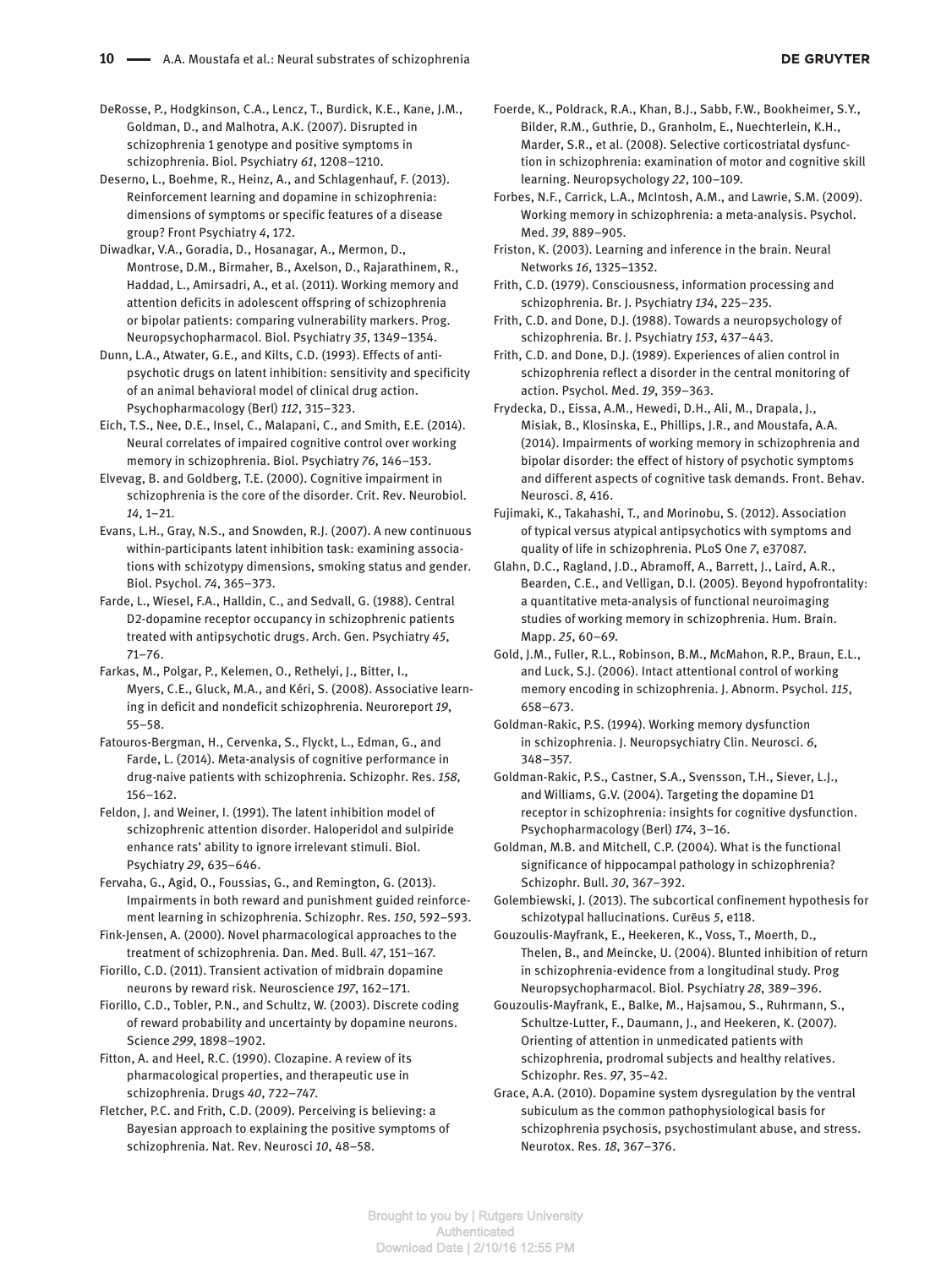- Gray, J.A., Feldon, J., Rawlins, J.N.P., Hemsley, D.R., and Smith, A.D. (1991a). The neuropsychology of schizophrenia. Behav. Brain Sci. *14*, 1–20.
- Gray, J.A., Feldon, J., Rawlins, J.N.P., Hemsley, D., and Smith, A.D. (1991b). The neurophysiology of schizophrenia. Behav. Brain Sci. *14*, 1–84.

Gray, N.S., Pickering, A.D., Hemsley, D.R., Dawling, S., and Gray, J.A. (1992). Abolition of latent inhibition by a single 5 mg dose of d-amphetamine in man. Psychopharmacology (Berl) *107*, 425–430.

Gray, N.S., Fernandez, M., Williams, J., Ruddle, R.A., and Snowden, R.J. (2002). Which schizotypal dimensions abolish latent inhibition? Br. J. Clin. Psychol. *41*(Pt 3), 271–284.

Guillin, O., Abi-Dargham, A., and Laruelle, M. (2007). Neurobiology of dopamine in schizophrenia. Int. Rev. Neurobiol. *78*, 1–39.

Harris, M.S., Wiseman, C.L., Reilly, J.L., Keshavan, M.S., and Sweeney, J.A. (2009). Effects of risperidone on procedural learning in antipsychotic-naive first-episode schizophrenia. Neuropsychopharmacology *34*, 468–476.

Hazy, T.E., Frank, M.J., and O'Reilly R.C. (2007). Towards an executive without a homunculus: computational models of the prefrontal cortex/basal ganglia system. Philos. Trans. R. Soc. Lond. B Biol. Sci. *362*, 1601–1613.

Heckers, S., Goff, D., Schacter, D.L., Savage, C.R., Fischman, A.J., Alpert, N.M., and Rauch, S.L. (1999). Functional imaging of memory retrieval in deficit vs nondeficit schizophrenia. Arch. Gen. Psychiatry *56*, 1117–1123.

Heinz, A. and Schlagenhauf, F. (2010). Dopaminergic dysfunction in schizophrenia: salience attribution revisited. Schizophr. Bull. *36*, 472–485.

Hill, S.K., Reilly, J.L., Keefe, R.S., Gold, J.M., Bishop, J.R., Gershon, E.S., Tamminga, C.A., Pearlson, G.D., Keshavan, M.S., and Sweeney, J.A. (2013). Neuropsychological impairments in schizophrenia and psychotic bipolar disorder: findings from the Bipolar-Schizophrenia Network on Intermediate Phenotypes (B-SNIP) study. Am. J. Psychiatry *170*, 1275–1284.

Ho, B.C., Andreasen, N.C., Ziebell, S., Pierson, R., and Magnotta, V. (2011). Long-term antipsychotic treatment and brain volumes: a longitudinal study of first-episode schizophrenia. Arch. Gen. Psychiatry *68*, 128–137.

Holmes, A.J., MacDonald, A., 3rd, Carter, C.S., Barch, D.M., Andrew Stenger, V., and Cohen, J.D. (2005). Prefrontal functioning during context processing in schizophrenia and major depression: an event-related fMRI study. Schizophr. Res. *76*, 199–206.

Horacek, J., Bubenikova-Valesova, V., Kopecek, M., Palenicek, T., Dockery, C., Mohr, P., and Höschl, C. (2006). Mechanism of action of atypical antipsychotic drugs and the neurobiology of schizophrenia. CNS Drugs *20*, 389–409.

Howes, O.D. and Kapur, S. (2009). The dopamine hypothesis of schizophrenia: version III–the final common pathway. Schizophr. Bull. *35*, 549–562.

Javitt, D.C. (2009). Sensory processing in schizophrenia: neither simple nor intact. Schizophr. Bull. *35*, 1059–1064.

Javitt, D.C., Shelley, A.M., Silipo, G., and Lieberman, J.A. (2000). Deficits in auditory and visual context-dependent processing in schizophrenia: defining the pattern. Arch. Gen. Psychiatry *57*, 1131–1137.

Jones, H.M. (2004). On biology, phenomenology, and pharmacology in schizophrenia. Am. J. Psychiatry *161*, 376–377; author reply 377–378.

Joseph, M.H., Frith, C.D., and Waddington, J.L. (1979). Dopaminergic mechanisms and cognitive deficit in schizophrenia. A neurobiological model. Psychopharmacology (Berl) *63*, 273–280.

Juckel, G., Schlagenhauf, F., Koslowski, M., Filonov, D., Wustenberg, T., Villringer, A., Knutson, B., Kienast, T., Gallinat. J., Wrase. J., et al. (2006). Dysfunction of ventral striatal reward prediction in schizophrenic patients treated with typical, not atypical, neuroleptics. Psychopharmacology (Berl) *187*, 222–228.

Kane, J., Honigfeld, G., Singer, J., and Meltzer, H. (1988). Clozapine for the treatment-resistant schizophrenic. A double-blind comparison with chlorpromazine. Arch. Gen. Psychiatry *45*, 789–796.

Kapur, S. (2003). Psychosis as a state of aberrant salience: a framework linking biology, phenomenology, and pharmacology in schizophrenia. Am. J. Psychiatry *160*, 13–23.

Kapur, S., Mizrahi, R., and Li, M. (2005). From dopamine to salience to psychosis – linking biology, pharmacology and phenomenology of psychosis. Schizophr. Res. *79*, 59–68.

Kathmann, N., von Recum, S., Haag, C., and Engel, R.R. (2000). Electrophysiological evidence for reduced latent inhibition in schizophrenic patients. Schizophr. Res. *45*, 103–114.

Keedy, S.K., Reilly, J.L., Bishop, J.R., Weiden, P.J., and Sweeney, J.A. (2015). Impact of Antipsychotic treatment on attention and motor learning systems in first-episode schizophrenia. Schizophr. Bull. *41*, 355–365.

Keefe, R.S. and Fenton, W.S. (2007). How should DSM-V criteria for schizophrenia include cognitive impairment? Schizophr. Bull. *33*, 912–920.

Keefe, R.S., Silva, S.G., Perkins, D.O., and Lieberman, J.A. (1999). The effects of atypical antipsychotic drugs on neurocognitive impairment in schizophrenia: a review and meta-analysis. Schizophr. Bull. *25*, 201–222.

Keefe, R.S., Bilder, R.M., Davis, S.M., Harvey, P.D., Palmer, B.W., Gold, J.M., Meltzer, H.Y., Green, M.F., Capuano, G., Stroup, T.S., et al. (2007a). Neurocognitive effects of antipsychotic medications in patients with chronic schizophrenia in the CATIE Trial. Arch. Gen. Psychiatry *64*, 633–647.

Keefe, R.S., Sweeney, J.A., Gu, H., Hamer, R.M., Perkins, D.O., McEvoy, J.P., and Lieberman, J.A. (2007b). Effects of olanzapine, quetiapine, and risperidone on neurocognitive function in early psychosis: a randomized, double-blind 52-week comparison. Am. J. Psychiatry *164*, 1061–1071.

Kegeles, L.S., Slifstein, M., Xu, X., Urban, N., Thompson, J.L., Moadel, T., Harkavy-Friedman, JM., Gil, R., Laruelle, M., and Abi-Dargham, A. (2010). Striatal and extrastriatal dopamine D2/D3 receptors in schizophrenia evaluated with [ 18F]fallypride positron emission tomography. Biol. Psychiatry *68*, 634–641.

Kempton, M.J., Stahl, D., Williams, S.C., and DeLisi, L.E. (2010). Progressive lateral ventricular enlargement in schizophrenia: a meta-analysis of longitudinal MRI studies. Schizophr. Res. *120*, 54–62.

Keri, S. (2008). Interactive memory systems and category learning in schizophrenia. Neurosci. Biobehav. Rev. *32*, 206–218.

Kessler, R.M., Woodward, N.D., Riccardi, P., Li, R., Ansari, M.S., Anderson, S., Dawant, B., Zald, D., and Meltzer, H.Y. (2009). Dopamine D2 receptor levels in striatum, thalamus, substantia nigra, limbic regions, and cortex in schizophrenic subjects. Biol. Psychiatry *65*, 1024–1031.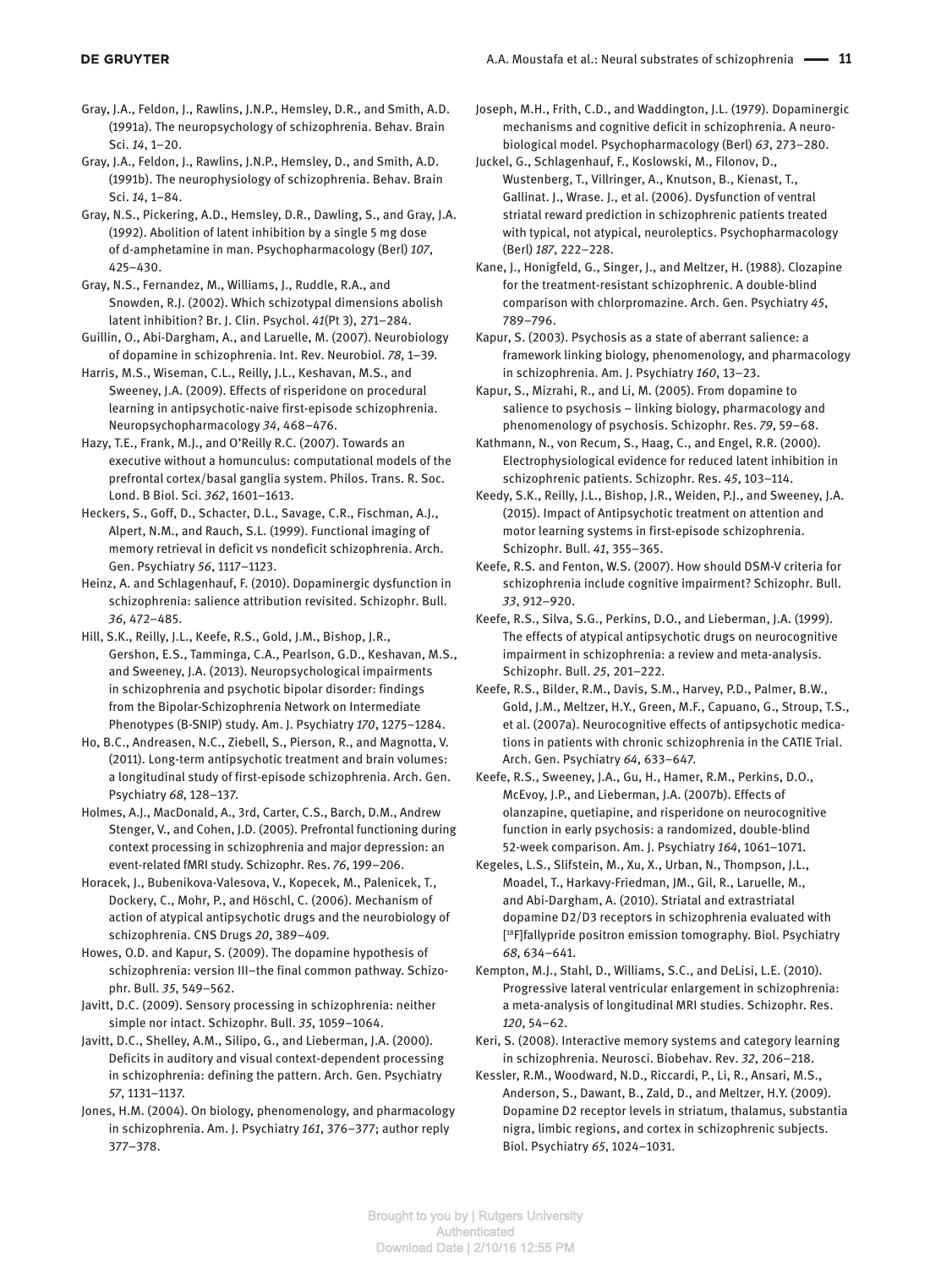Klemm, E., Grunwald, F., Kasper, S., Menzel, C., Broich, K., Danos, P., Reichmann, K., Krappel, C., Rieker, O., Briele, B., et al. (1996). [123I]IBZM SPECT for imaging of striatal D2 dopamine receptors in 56 schizophrenic patients taking various neuroleptics. Am. J. Psychiatry *153*, 183–190.

Koch, K., Schachtzabel, C., Wagner, G., Schikora, J., Schultz, C., Reichenbach, J.R., Sauer, H., and Schlösser, R.G. (2010). Altered activation in association with reward-related trial-and-error learning in patients with schizophrenia. Neuroimage *50*, 223–232.

Konopaske, G.T., Dorph-Petersen, K.A., Sweet, R.A., Pierri, J.N., Zhang, W., Sampson, A.R., and Lewis, D.A. (2008). Effect of chronic antipsychotic exposure on astrocyte and oligodendrocyte numbers in macaque monkeys. Biol. Psychiatry *63*, 759–765.

Krieckhaus, E.E., Donahoe, J.W., and Morgan, M.A. (1992). Paranoid schizophrenia may be caused by dopamine hyperactivity of CA1 hippocampus. Biol. Psychiatry *31*, 560–570.

Laruelle, M. and Abi Dargham, A. (1999). Dopamine as the wind of the psychotic fire: new evidence from brain imaging studies. J. Psychopharmacol. *13*, 358–371.

Laruelle, M., Abi-Dargham, A., Gil, R., Kegeles, L., and Innis, R. (1999). Increased dopamine transmission in schizophrenia: relationship to illness phases. Biol. Psychiatry *46*, 56–72.

Lee, J. and Park, S. (2005). Working memory impairments in schizophrenia: a meta-analysis. J. Abnorm. Psychol. *114*, 599–611.

Lee, J. and Park, S. (2006). The role of stimulus salience in CPT-AX performance of schizophrenia patients. Schizophr. Res. *81*, 191–197.

Leysen, J.E., Gommeren, W., Eens, A., de Chaffoy de Courcelles, D., Stoof, J.C., and Janssen, P.A. (1988). Biochemical profile of risperidone, a new antipsychotic. J. Pharmacol. Exp. Ther. *247*, 661–670.

Lubow, R.E. (1973). Latent inhibition. Psychol. Bull. *79*, 398–407.

Lubow, R.E. (1989). Latent Inhibition and Conditioned Attention Theory. (Cambridge, UK: Cambridge University Press).

Lubow, R.E. (1992). Latent inhibition in low and high "psychoticprone" normal subjects. Pers. Indiv. Differ. *13*, 563–572.

Lubow, R.E., Kaplan, O., Abramovich, P., Rudnick, A., and Laor, N. (2000). Visual search in schizophrenia: latent inhibition and novel pop-out effects. Schizophr. Res. *45*, 145–156.

Luck, S.J. and Gold, J.M. (2008). The construct of attention in schizophrenia. Biol. Psychiatry *64*, 34–39.

Lynch, M.R. (1992). Schizophrenia and the D1 receptor: focus on negative symptoms. Prog. Neuropsychopharmacol. Biol. Psychiatry *16*, 797–832.

MacDonald, A.W., Pogue-Geile, M.F., Johnson, M.K., and Carter, C.S. (2003). A specific deficit in context processing in the unaffected siblings of patients with schizophrenia. Arch. Gen. Psychiatry *60*, 57–65.

MacDonald, P.A., MacDonald, A.A., Seergobin, K.N., Tamjeedi, R., Ganjavi, H., Provost, J.S., and Monchi, O. (2011). The effect of dopamine therapy on ventral and dorsal striatum-mediated cognition in Parkinson's disease: support from functional MRI. Brain *134*(Pt 5), 1447–1463.

Malhotra, A.K., Kestler, L.J., Mazzanti, C., Bates, J.A., Goldberg, T., and Goldman, D. (2002). A functional polymorphism in the COMT gene and performance on a test of prefrontal cognition. Am. J. Psychiatry *159*, 652–654.

Manoach, D.S., Greve, D.N., Lindgren, K.A., and Dale, A.M. (2003). Identifying regional activity associated with temporally

separated components of working memory using event-related functional MRI. Neuroimage *20*, 1670–1684.

Martins Serra, A., Jones, S.H., Toone, B., and Gray, J.A. (2001). Impaired associative learning in chronic schizophrenics and their first-degree relatives: a study of latent inhibition and the Kamin blocking effect. Schizophr. Res. *48*, 273–289.

McClure, M.M., Barch, D.M., Flory, J.D., Harvey, P.D., and Siever, L.J. (2008). Context processing in schizotypal personality disorder: evidence of specificity of impairment to the schizophrenia spectrum. J. Abnorm. Psychol. *117*, 342–354.

McIntosh, A.M., Gow, A., Luciano, M., Davies, G., Liewald, D.C., Harris, S.E., Corley, J., Hall, J., Starr, J.M., Porteous, D.J., et al. (2013). Polygenic risk for schizophrenia is associated with cognitive change between childhood and old age. Biol. Psychiatry *73*, 938–943.

Meisenzahl, E.M., Schmitt, G.J., Scheuerecker, J., and Moller, H.J. (2007). The role of dopamine for the pathophysiology of schizophrenia. Int. Rev. Psychiatry *19*, 337–345.

Meltzer, H.Y., Park, S., and Kessler, R. (1999). Cognition, schizophrenia, and the atypical antipsychotic drugs. Proc. Natl. Acad. Sci. USA *96*, 13591–13593.

Mesholam-Gately, R.I., Giuliano, A.J., Goff, K.P., Faraone, S.V., and Seidman, L.J. (2009). Neurocognition in first-episode schizophrenia: a meta-analytic review. Neuropsychology *23*, 315–336.

Mikell, C.B., McKhann, G.M., Segal, S., McGovern, R.A., Wallenstein, M.B., and Moore, H. (2009). The hippocampus and nucleus accumbens as potential therapeutic targets for neurosurgical intervention in schizophrenia. Stereotact. Funct. Neurosurg. *87*, 256–265.

Miller, D.D., Perry, P.J., Cadoret, R.J., and Andreasen, N.C. (1994). Clozapine's effect on negative symptoms in treatment-refractory schizophrenics. Compr. Psychiatry *35*, 8–15.

Milstein, J.A., Dalley, J.W., and Robbins, T.W. (2005). Neuropharmacology of Attention. In L. Itti, G. Rees and J.K. Tsotsos (Eds.), Neurobiology of Attention. e-publication (New York, NY: Elsevier Inc./Academic Press). pp. 57–62.

Monteleone, P., Di Lieto, A., Martiadis, V., Bartoli, L., and Maj, M. (2002). Correlations between negative symptoms and peripheral G protein levels in mononuclear leukocytes of deficit and nondeficit schizophrenics. Preliminary results. Eur. Arch. Psychiatry Clin. Neurosci. *252*, 214–218.

Morris, S.E., Heerey, E.A., Gold, J.M., and Holroyd, C.B. (2008). Learning-related changes in brain activity following errors and performance feedback in schizophrenia. Schizophr. Res. *99*, 274–285.

Morris, R.W., Vercammen, A., Lenroot, R., Moore, L., Langton, J.M., Short, B., Kulkarni, J., Curtis, J., O'Donnell, M., Weickert, C.S., et al. (2012). Disambiguating ventral striatum fMRI-related BOLD signal during reward prediction in schizophrenia. Mol. Psychiatry *17*, 235, 280–239.

Morris, R., Griffiths, O., Le Pelley, M.E., and Weickert, T.W. (2013). Attention to irrelevant cues is related to positive symptoms in schizophrenia. Schizophr. Bull. *39*, 575–582.

Moser, P.C., Hitchcock, J.M., Lister, S., and Moran, P.M. (2000). The pharmacology of latent inhibition as an animal model of schizophrenia. Brain Res. Brain Res. Rev. *33*, 275–307.

Moustafa, A.A. and Gluck, M.A. (2011). Computational cognitive models of prefrontal-striatal-hippocampal interactions in Parkinson's disease an schizophrenia. Neural. Netw. *24*, 575–591.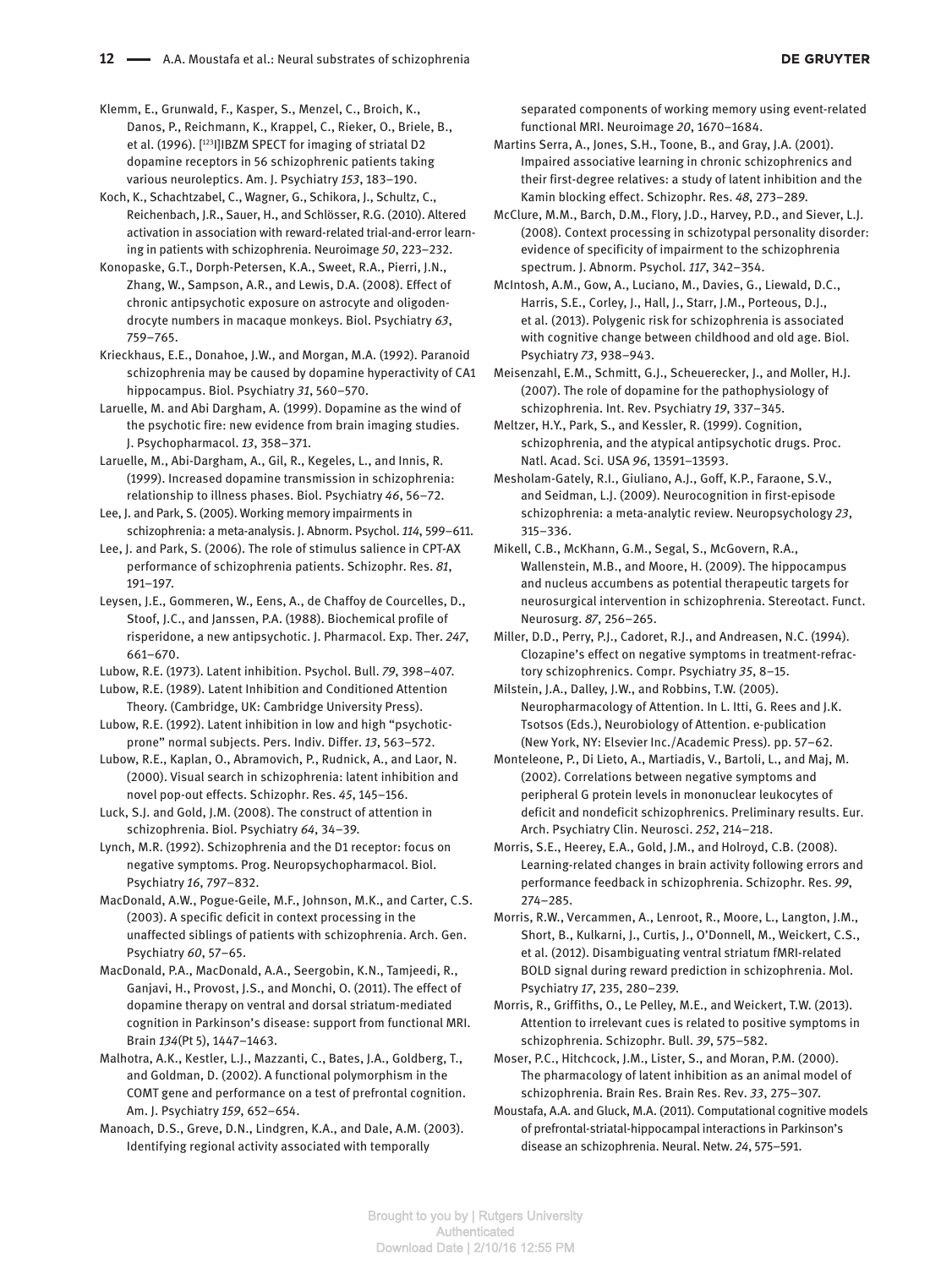Murray, G.K., Cheng, F., Clark, L., Barnett, J.H., Blackwell, A.D., Fletcher, P.C., Robbins, T.W., Bullmore, E.T., and Jones, P.B. (2008). Reinforcement and reversal learning in first-episode psychosis. Schizophr. Bull. *34*, 848–855.

Mushquash, A.R., Fawcett, J.M., and Klein, R.M. (2012). Inhibition of return and schizophrenia: a meta-analysis. Schizophr. Res. *135*, 55–61.

Myers, C.E., Shohamy, D., Gluck, M.A., Grossman, S., Kluger, A., Ferris, S., Golomb, J., Schnirman, G., and Schwartz, R. (2003). Dissociating hippocampal versus basal ganglia contributions to learning and transfer. J. Cogn. Neurosci. *15*, 185–193.

Myers, C.E., Hopkins, R.O., DeLuca, J., Moore, N.B., Wolansky, L.J., Sumner, J.M., Golomb, J., Schnirman, G., and Schwartz, R. (2008). Learning and generalization deficits in patients with memory impairments due to anterior communicating artery aneurysm rupture or hypoxic brain injury. Neuropsychology *22*, 681–686.

Neuhaus, A.H., Karl, C., Hahn, E., Trempler, N.R., Opgen-Rhein, C., Urbanek, C., Hahn, C., Ta, T.M., and Dettling, M. (2011). Dissection of early bottom-up and top-down deficits during visual attention in schizophrenia. Clin. Neurophysiol. *122*, 90–98.

Nielsen, M.O., Rostrup, E., Wulff, S., Bak, N., Broberg, B.V., Lublin, H., Kapur, S., and Glenthoj, B. (2012). Improvement of brain reward abnormalities by antipsychotic monotherapy in schizophrenia. Arch. Gen. Psychiatry *69*, 1195–1204.

Noudoost, B. and Moore, T. (2011). The role of neuromodulators in selective attention. Trends Cogn. Sci. *15*, 585–591.

Okubo, Y., Suhara, T., Suzuki, K., Kobayashi, K., Inoue, O., Terasaki, O., Someya, Y., Sassa, T., Sudo, Y., and Matsushima, E., et al. (1997). Decreased prefrontal dopamine D1 receptors in schizophrenia revealed by PET. Nature *385*, 634–636.

Olabi, B., Ellison-Wright, I., McIntosh, A.M., Wood, S.J., Bullmore, E., and Lawrie, S.M. (2011). Are there progressive brain changes in schizophrenia? A meta-analysis of structural magnetic resonance imaging studies. Biol. Psychiatry *70*, 88–96.

Paquet, F., Soucy, J.P., Stip, E., Levesque, M., Elie, A., and Bedard, M.A. (2004). Comparison between olanzapine and haloperidol on procedural learning and the relationship with striatal D2 receptor occupancy in schizophrenia. J. Neuropsychiatry Clin. Neurosci. *16*, 47–56.

Perry, W., Heaton, R.K., Potterat, E., Roebuck, T., Minassian, A., and Braff, D.L. (2001). Working memory in schizophrenia: transient "online" storage versus executive functioning. Schizophr. Bull. *27*, 157–176.

Pessiglione, M., Seymour, B., Flandin, G., Dolan, R.J., and Frith, C.D. (2006). Dopamine-dependent prediction errors underpin reward-seeking behaviour in humans. Nature *442*, 1042–1045.

Polgar, P., Farkas, M., Nagy, O., Kelemen, O., Rethelyi, J., Bitter, I., Myers, C.E., Gluck, M.A., and Kéri, S. (2008). How to find the way out from four rooms? The learning of "chaining" associations may shed light on the neuropsychology of the deficit syndrome of schizophrenia. Schizophr. Res. *99*, 200–207.

Polgar, P., Rethelyi, J.M., Balint, S., Komlosi, S., Czobor, P., and Bitter, I. (2010). Executive function in deficit schizophrenia: what do the dimensions of the Wisconsin Card Sorting Test tell us? Schizophr. Res. *122*, 85–93.

Preuschoff, K., Bossaerts, P., and Quartz, S.R. (2006). Neural differentiation of expected reward and risk in human subcortical structures. Neuron *51*, 381–390.

Purdon, S.E., Woodward, N., Lindborg, S.R., and Stip, E. (2003). Procedural learning in schizophrenia after 6 months of doubleblind treatment with olanzapine, risperidone, and haloperidol. Psychopharmacology (Berl) *169*, 390–397.

Rascle, C., Mazas, O., Vaiva, G., Tournant, M., Raybois, O., Goudemand, M., and Thomas, P. (2001). Clinical features of latent inhibition in schizophrenia. Schizophr. Res. *51*, 149–161.

Reichenberg, A. (2010). The assessment of neuropsychological functioning in schizophrenia. Dialogues Clin. Neurosci. *12*, 383–392.

Risch, S.C. (1996). Pathophysiology of schizophrenia and the role of newer antipsychotics. Pharmacotherapy *16*(1 Pt 2), 11–14.

Rosenheck, R., Cramer, J., Xu, W., Thomas, J., Henderson, W., Frisman, L., Fye, C., and Charney, D. (1997). A comparison of clozapine and haloperidol in hospitalized patients with refractory schizophrenia. Department of Veterans Affairs Cooperative Study Group on Clozapine in Refractory Schizophrenia. N. Engl. J. Med. *337*, 809–815.

Rossi, A., Daneluzzo, E., Tomassini, A., Struglia, F., Cavallaro, R., Smeraldi, E., and Stratta, P. (2006). The effect of verbalization strategy on Wisconsin Card Sorting Test performance in schizophrenic patients receiving classical or atypical antipsychotics. BMC Psychiatry *6*, 3.

Rueter, L.E., Ballard, M.E., Gallagher, K.B., Basso, A.M., Curzon, P., and Kohlhaas, K.L. (2004). Chronic low dose risperidone and clozapine alleviate positive but not negative symptoms in the rat neonatal ventral hippocampal lesion model of schizophrenia. Psychopharmacology (Berl) *176*, 312–319.

Sapir, A., Dobrusin, M., Ben-Bashat, G., and Henik, A. (2007). Neuroleptics reverse attentional effects in schizophrenia patients. Neuropsychologia *45*, 3263–3271.

Scherer, H., Stip, E., Paquet, F., and Bedard, M.A. (2003). Mild procedural learning disturbances in neuroleptic-naive patients with schizophrenia. J. Neuropsychiatry Clin. Neurosci. *15*, 58–63.

Scherer, H., Bedard, M.A., Stip, E., Paquet, F., Richer, F., Beriault, M., Rodriguez, J.P., and Motard, J.P. (2004). Procedural learning in schizophrenia can reflect the pharmacologic properties of the antipsychotic treatments. Cogn. Behav. Neurol. *17*, 32–40.

Schmajuk, N.A. (2001). Hippocampal dysfunction in schizophrenia. Hippocampus *11*, 599–613.

Schmajuk, N.A., Christiansen, B., and Cox, L. (2000). Haloperidol reinstates latent inhibition impaired by hippocampal lesions: data and theory. Behav. Neurosci. *114*, 659–670.

Schmidt-Hansen, M., Killcross, A.S., and Honey, R.C. (2009). Latent inhibition, learned irrelevance, and schizotypy: assessing their relationship. Cogn. Neuropsychiatry *14*, 11–29.

Schneider, K.K., Schote, A.B., Meyer, J., and Frings, C. (2015). Genes of the dopaminergic system selectively modulate top-down but not bottom-up attention. Cogn. Affect. Behav. Neurosci. *15*, 104–116.

Schooler, N.R. (1994). Negative symptoms in schizophrenia: assessment of the effect of risperidone. J. Clin. Psychiatry *55*(Suppl.), 22–28.

Schultz, W., Dayan, P., and Montague, P.R. (1997). A neural substrate of prediction and reward. Science *275*, 1593–1599.

Schwartz, M., Wiggins, O., Naudin, J., and Spitzer, M. (2005). Rebuilding reality: a phenomenology of aspects of chronic schizophrenia. Phenomenol. Cognit. Sci. *4*, 91–115.